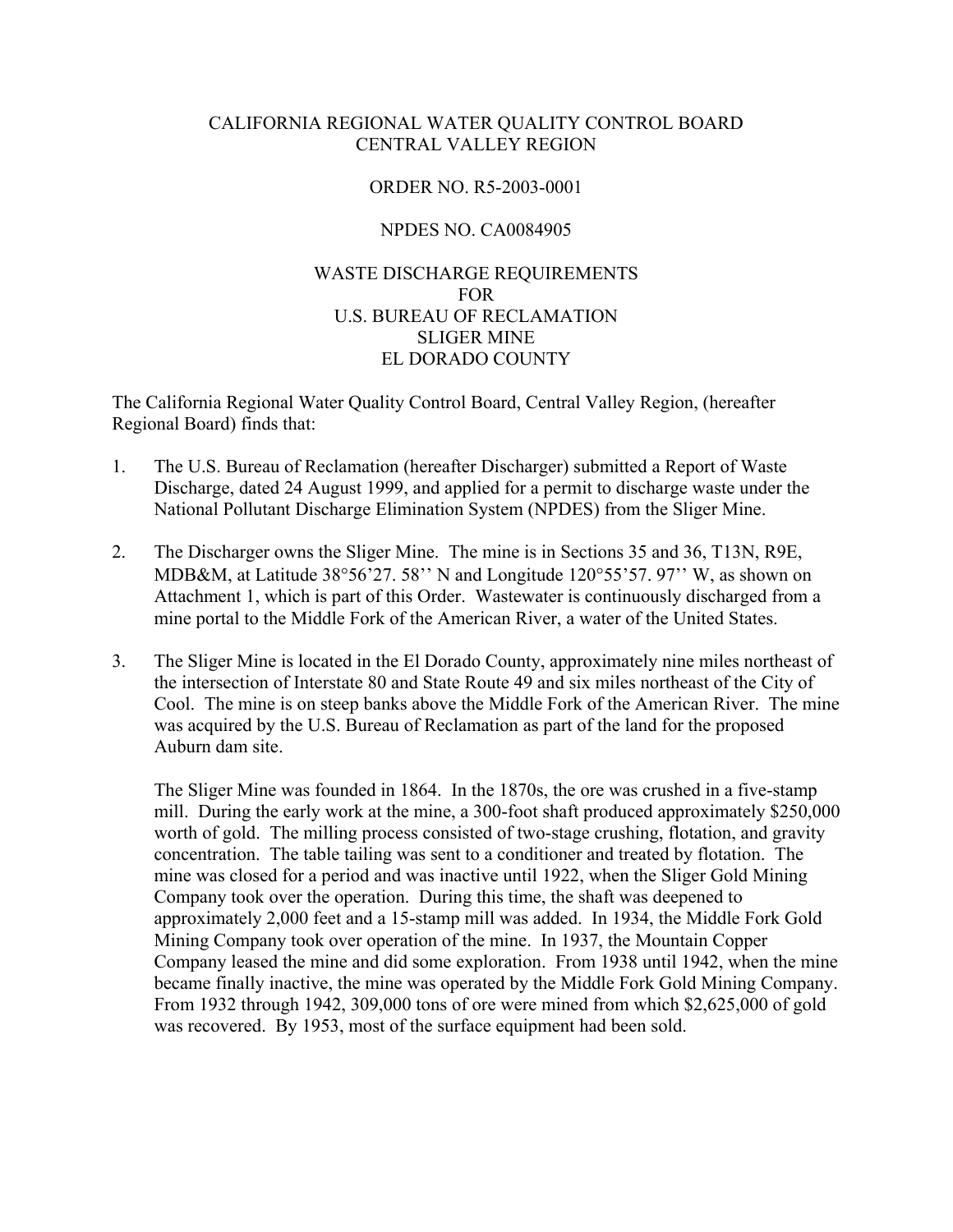The ore zone consists of numerous quartz veinlets averaging 30 feet in width with 40% free gold as pure as 92.5% fineness. The quality of gold did not change from the 300-foot level down to the bottom of the 2,000-foot shaft to which the mine was ultimately developed.

The ore was mined in open stopes that were refilled with mine tailings. The inactive mine contains an adit that used to function as a ventilation shaft. The remaining portion of the old stamp mill is located approximately two miles from the adit. Mine tailings were observed trailing down from the old stamp mill site along the steep terrain, which leads to the Middle Fork of the American River. The terrain is steep and covered in heavy vegetation.

The Sliger mine is at a fault contact with black slate on the footwall and ankerite and serpentine, followed by a gabbro dike on the hanging wall, all enclosed in amphibolite schist. The principle ore body was on the footwall side and is highly silicified, with some carbonates, and is thickly impregnated with fine disseminated crystals of sulfite, mostly pyrite. Ore in the mine is grouped into two categories: black slate or schist ore and gray schist ore. Most of the gold is in the sulfides that make up 3.7 % of the ore.

4. The Report of Waste Discharge and additional samplings describe the portal discharge as follows:

| Concentration                                           |
|---------------------------------------------------------|
| $0.10$ cubic feet per second (cfs, $0.0646$ mgd)        |
| 58.64 $\mathrm{^{\circ}F}$ (14.8 $\mathrm{^{\circ}C}$ ) |
| $67 \mu g/l$                                            |
| $2 \mu g/l$                                             |
| $260 \mu g/l$                                           |
| 6.0 $\mu$ g/l                                           |
| $0.01 \mu g/l$                                          |
| $31,000 \,\mu g/l$                                      |
| $2.6 \mu g/l$                                           |
| $75 \mu g/l$                                            |
| $2.0 \mu g/l$                                           |
| $122 \text{ mg}/1$                                      |
| $7.66$ (pH units)                                       |
| $482 \mu m$ hos/cm                                      |
|                                                         |

5. The U.S. Environmental Protection Agency (EPA) and the Regional Board have classified this discharge as a minor discharge.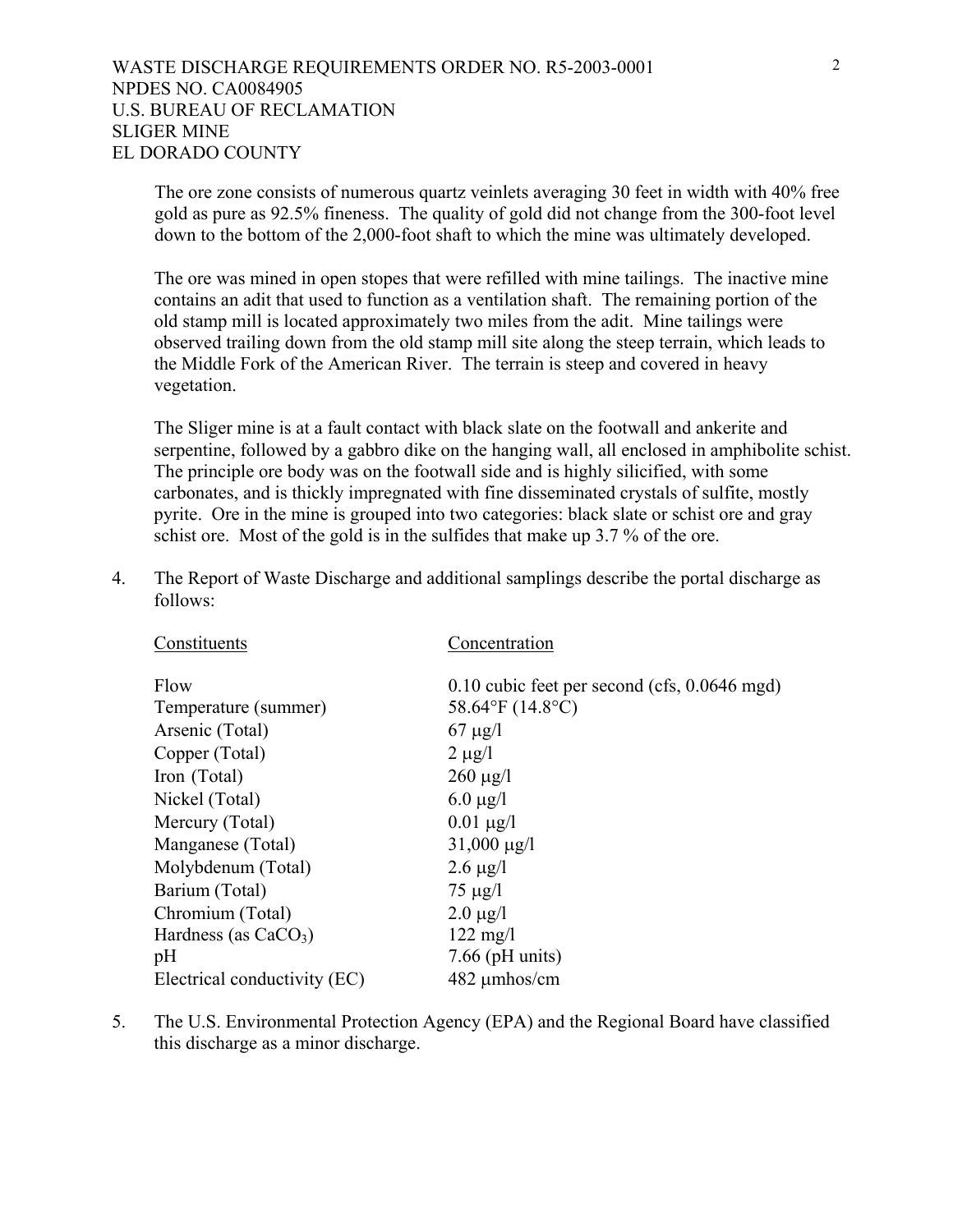- 6. The Regional Board adopted a *Water Quality Control Plan for the California Water Quality Control Board*, *Central Valley Region*, *the Sacramento River Basin and the San Joaquin River Basin, Fourth Edition* (hereafter Basin Plan). The Basin Plan designates beneficial uses, establishes water quality objectives, and contains implementation programs and policies to achieve water quality objectives for all waters of the Basin. These requirements implement the Basin Plan.
- 7. U.S. EPA adopted the *National Toxics Rule* on 5 February 1993 and the *California Toxics Rule* on 18 May 2000. These Rules contain water quality standards applicable to this discharge. The State Water Resources Control Board adopted the *Policy for Implementation of Toxics Standards for Inland Surface Waters, Enclosed Bays, and Estuaries of California* (known as the State Implementation Plan or SIP), which contains guidance on implementation of the *National Toxics Rule* and the *California Toxics Rule.*
- 8. The Basin Plan on page IV-24.00 prohibits the direct discharge of municipal and industrial wastes into the American River from Folsom Dam to mouth of Sacramento River, including Lake Natoma. The mine discharge enters the Middle Fork of the American River, which is upstream from the prohibited discharge area.
- 9. This Order regulates the discharge of liquid wastes from the portal discharge only. The Discharger has other regulatory requirements for stormwater and solid wastes, which must be covered under waste discharge requirements. Mines are industrial facilities as defined under the Federal Stormwater Regulations, 40 CFR Parts 122, 123 and 124. The mine site has a significant amount of tailings exposed to stormwater flows. The State Water Resources Control Board has adopted General Waste Discharge Requirements for industrial stormwater activities. The direct discharge of storm water from the mine site to surface waters is prohibited, except as allowed by the General Permit for Discharges of Storm Water associated with Industrial Activities, or an equivalent NPDES permit.

 California Code of Regulations (CCR), Title 27, Chapter 7, Subchapter 1, requires that Dischargers submit a Report of Waste Discharge (RWD) to the Regional Board for mine sites for control of the solid waste material. This Order requires the Discharger submit RWDs in accordance with State and Federal Regulations.

#### **BENEFICIAL USES OF THE RECEIVING STREAM**

10. The Basin Plan states, on page II-1.00, "Protection and enhancement of existing and potential beneficial uses are primary goals of water quality planning" and "…disposal of wastewaters is [not] a prohibited use of waters of the State; it is merely a use which cannot be satisfied to the detriment of beneficial uses." The existing and potential beneficial uses that currently apply to surface waters of the basins are presented in Figure II-1 and Table II-1 of the Basin Plan. The beneficial uses of the American River, downstream of the discharge, as identified in Table II-1 of the Basin Plan, are municipal and domestic supply,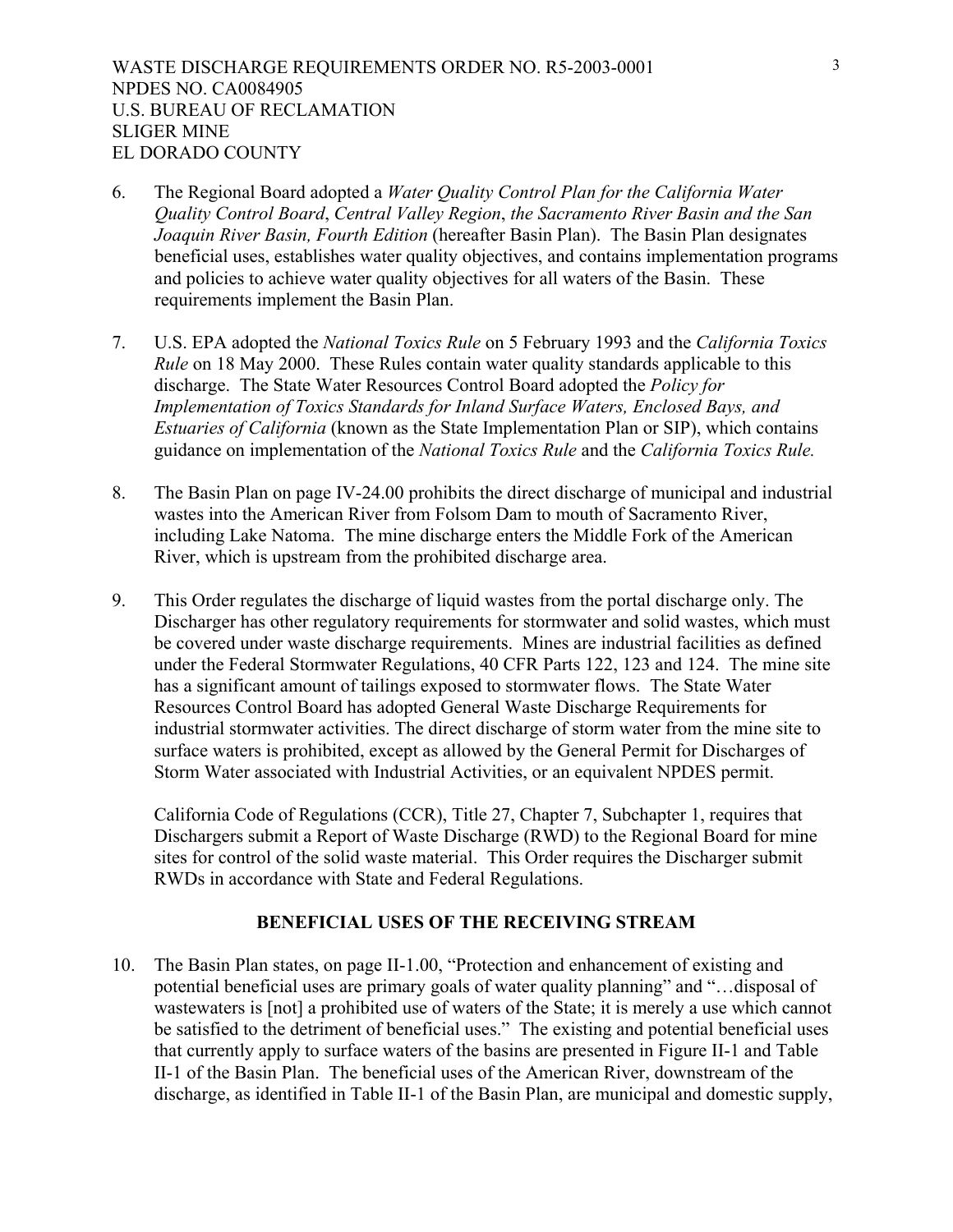agricultural irrigation, agricultural stock watering, hydro power generation, body contact water recreation, canoeing and rafting, other non-body contact water recreation, warm freshwater aquatic habitat, cold freshwater aquatic habitat, cold spawning habitat, and wildlife habitat. Additional beneficial uses listed on pages II-1.00 and II-2.00 that apply to the American River are groundwater recharge and freshwater replenishment.

- 11. The beneficial uses of the underlying ground water are municipal and domestic, industrial service, industrial process, and agricultural supply.
- 12. The permitted discharge is consistent with the antidegradation provisions of 40 CFR 131.12 and State Water Resources Control Board Resolution 68-16. Compliance with these requirements will result in the use of best practicable treatment or control of the discharge. The impact on existing water quality will be insignificant.

### **EFFLUENTS LIMITATIONS AND REASONABLE POTENTIAL**

- 13. Effluent limitations, and toxic effluent standards established pursuant to Sections 301 (Effluent Limitations), 302 (Water Quality Related Effluent Limitations), 304 (Information and Guidelines), and 307 (Toxic and Pretreatment Effluent Standards) of the Clean Water Act (CWA) and amendments thereto are applicable to the discharge.
- 14. The Code of Federal Regulations, 40 CFR 122.44 (d)(1)(iii), states: "…*a discharge causes, has a reasonable potential to cause, or contribute to an in-stream excursion above allowable ambient concentration of a State numeric criteria within a State water quality standard for an individual pollutant, the permit must contain effluent limits for that pollutant."* The Basin Plan requires, on page III-3.0: "*At a minimum, water designated for use as domestic or municipal supply (MUN) shall not contain concentrations of chemical constituents in excess of maximum contaminant levels (MCLs) specified in…Title 22 of the California Code of Regulations, which are incorporated by reference into this plan*…" Municipal and domestic water supply is designated as beneficial use of the American River, which contains discharges from the Sliger Mine. Based on information submitted as part of the application and in studies, the Regional Board finds that the discharge does have a reasonable potential to cause or contribute to an in-stream excursions above water quality standards for the following constituents:
	- a) Arsenic

The Report of Waste Discharge for the Sliger Mine indicates the discharge contains an arsenic concentration of 0.067 mg/l. Using the flow of 0.1 cfs (0.0646 mgd) provided by the Discharger in the Report of Waste Discharge and the concentration of 0.067 mg/l, the approximate mass of arsenic discharged daily is 0.0362 lbs/day.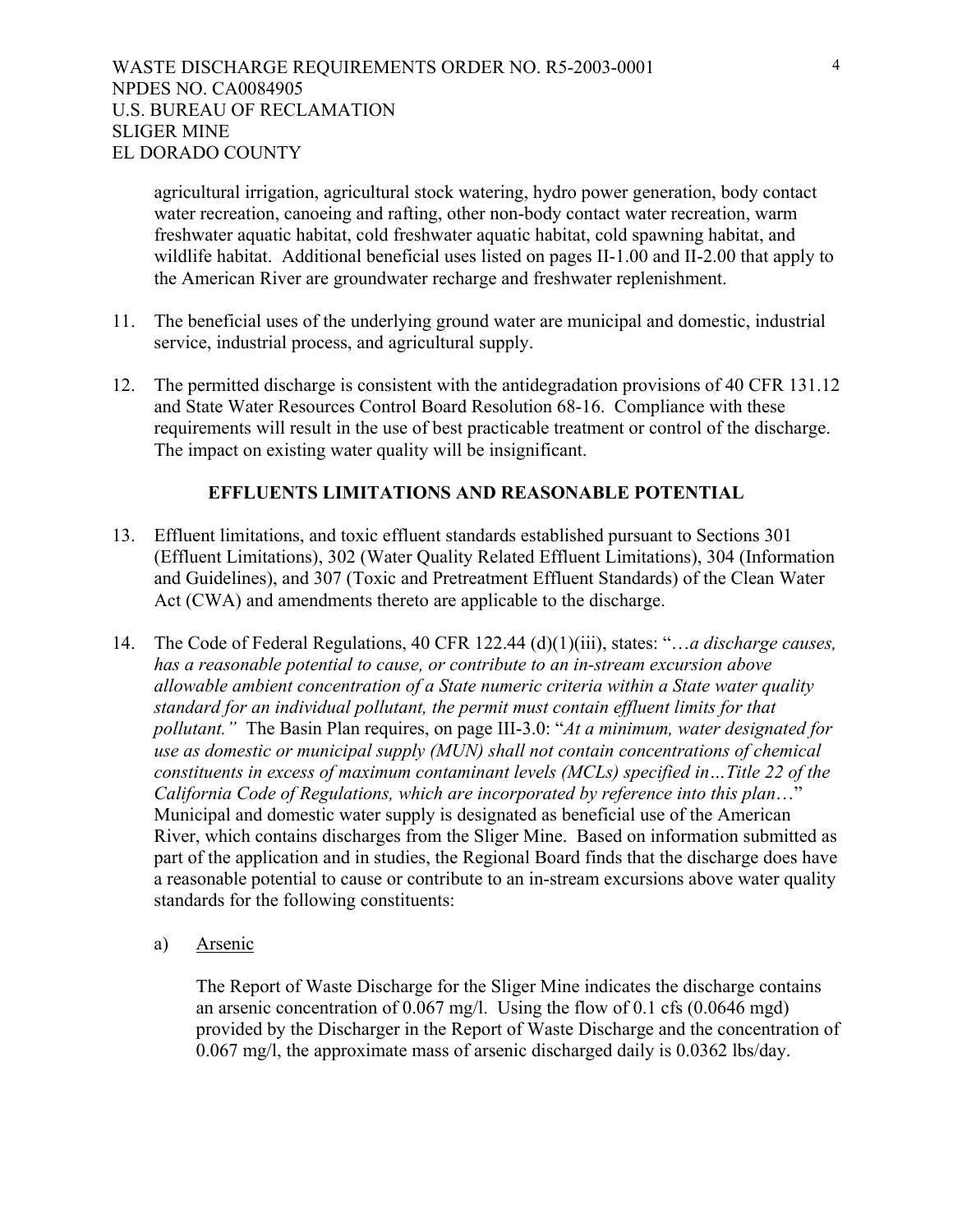Arsenic is a toxic substance that is known to cause adverse human health effects. Exposure to arsenic at high levels poses serious health effects, as it is a known human carcinogen. Studies have shown that prolonged arsenic exposure significantly increases the risk of contracting various forms of cancer. In addition, it has been reported to affect the vascular system in humans and has been associated with the development of diabetes.

On 31 October 2001, U.S. EPA adopted a new drinking water standard for arsenic. The new Primary Maximum Contaminant Level (MCL) for arsenic is 10 µg/l. The current U.S.EPA National Recommended Ambient Water Quality Criteria to protect freshwater aquatic life are 150 µg/l as a four-day average and 340 µg/l as a one-hour average. The drinking water standards and human health criteria for arsenic are lower than the aquatic life criteria. Therefore, to protect the municipal and domestic beneficial uses, the drinking water standards or human health criteria shall be used to establish effluent limitations.

While it is possible that there is hydraulic assimilative capacity for the discharge, there is no information for regarding available dilution for arsenic. Therefore, it must be assumed that no dilution exists, and the effluent limitation for arsenic in this Order will be established as an end-of-pipe limitation at the MCL.

This Order contains a concentration-based Effluent Limitation of 10 µg/l as a Monthly Average. In addition, the proposed Order contains a mass-based Effluent Limitation of 0.00539 lbs/day, calculated using the average flow of 0.1 cfs (or 0.0646 mgd).

b) Iron

The maximum detected concentration of iron in the discharge from the mine is 0.26 mg/l. Using the reasonable potential analysis recommended in the TSD, the projected Maximum Effluent Concentration (MEC) of iron is 1.09 mg/l. The current secondary MCL for iron is 0.3 mg/l. The U.S. EPA National Recommended Ambient Water Quality Criteria for the protection of human health and welfare based on the taste and odor or welfare is 0.3 mg/l. The Agricultural Water Quality Goal for iron is 5.0 mg/l.

The projected MEC of iron exceeds the secondary MCL and the Ambient Water Quality Criterion. To protect the municipal and domestic beneficial use, this Order includes a concentration-based Effluent Limitation for iron based on the secondary MCL of 0.3 mg/l. In addition, this Order contains a mass-based Effluent Limitation of 0.162 lbs/day, calculated using the average flow of 0.1 cfs (0.0646 mgd).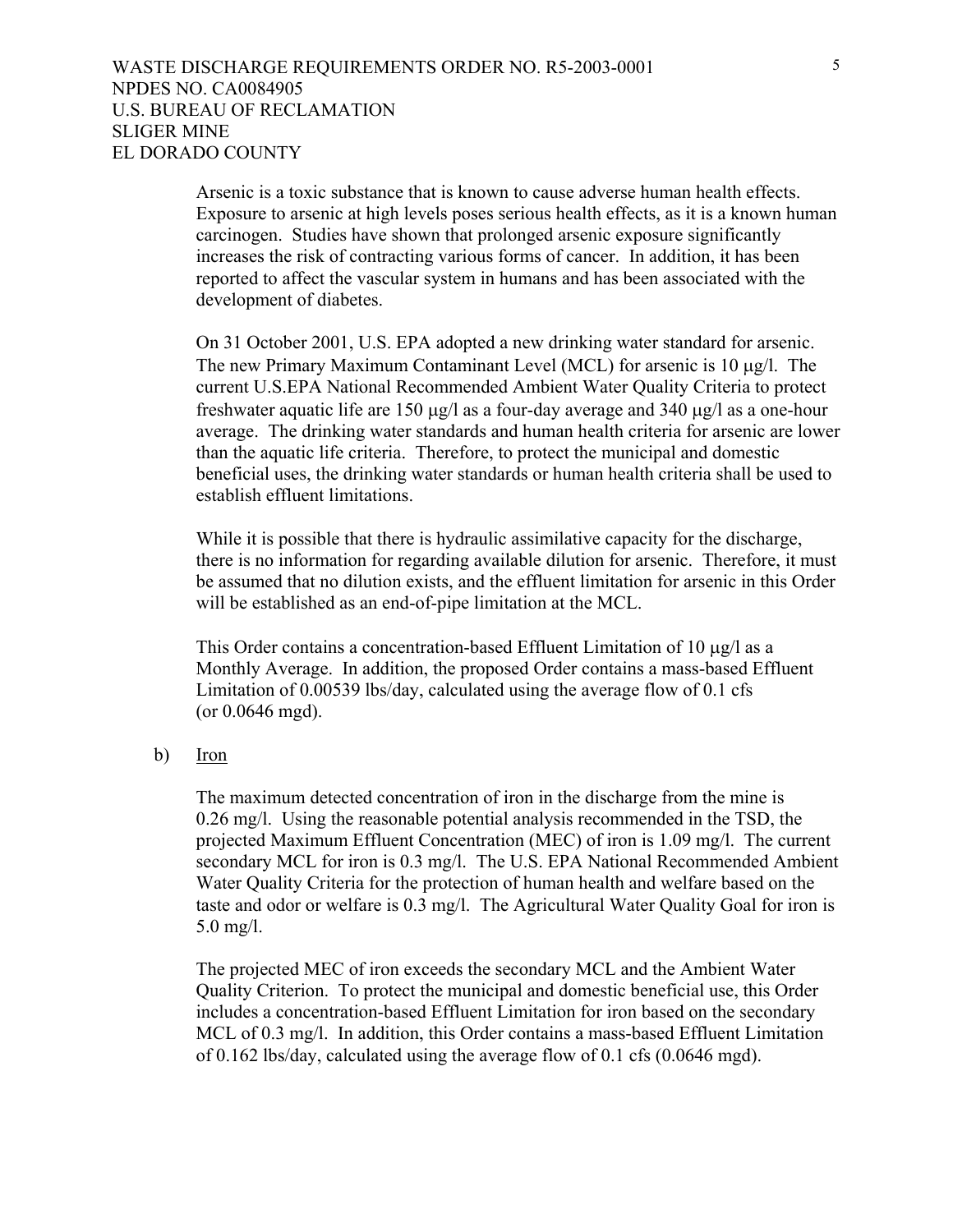#### c) Manganese

The maximum detected concentration of manganese in the discharge from the mine is 0.031 mg/l. Using the reasonable potential analysis recommended in the TSD, the projected MEC of manganese is 0.12 mg/l. U.S.EPA established the secondary MCL of 0.05 mg/l for manganese. The U.S. EPA's Integrated Risk Information System (IRIS) includes a reference dose of 0.33 mg/l as a drinking water level for manganese. The Agricultural Water Quality Goal for manganese is 0.2 mg/l. U.S. EPA established the Ambient Water Quality Criteria for the protection of human health and welfare for manganese. The non-cancer health effects criterion for waters that are not sources of drinking water, but from which aquatic organisms may be consumed is 0.1 mg/l. The criterion for taste and odors or welfare is 0.05 mg/l.

The projected MEC of manganese exceeds the secondary MCL and the criterion for taste and odors or welfare. To protect the municipal and domestic beneficial use, this Order includes a concentration-based Effluent Limitation for manganese based on the secondary MCL of 0.05 mg/l. In addition, this Order contains a mass-based Effluent Limitation of 0.0269 lbs/day, calculated using the average flow of 0.1 cfs (0.0646 mgd).

d) Boron

Using the reasonable analysis, the projected MEC of boron is 0.84 mg/l. U.S. EPA's Integrated Risk Information System (IRIS) toxicological database includes a reference dose as a drinking water level of 0.63 mg/l for boron. The Agricultural Water Quality Goal for boron is 0.7 mg/l. The recommended lowest observed toxicity effect level for boron is 1.0 mg/l. U.S.EPA recommends no-adverseresponse levels (SNARLs) for toxicity other than cancer risk of 0.6 mg/l for boron.

 The projected MEC of boron exceeds the Agricultural Water Quality Goal. Agricultural irrigation is designated as a beneficial use of the receiving stream. Therefore, to protect the agricultural beneficial use, this Order includes a quarterly average concentration-based Effluent Limitation of 0.7 mg/l for boron. In addition, this Order contains a quarterly average mass-based Effluent Limitation of 0.38 lbs/day, calculated using the average flow of 0.1 cfs (0.0646 mgd), provided by the Discharger in the Report of Waste Discharge, and the Agricultural Water Quality Goal of 0.7 mg/l.

#### **GENERAL INFORMATION**

15. Monitoring is required by this Order for the purpose of assessing compliance with permit limitations and water quality objectives and gathering information to evaluate the need for additional limitations.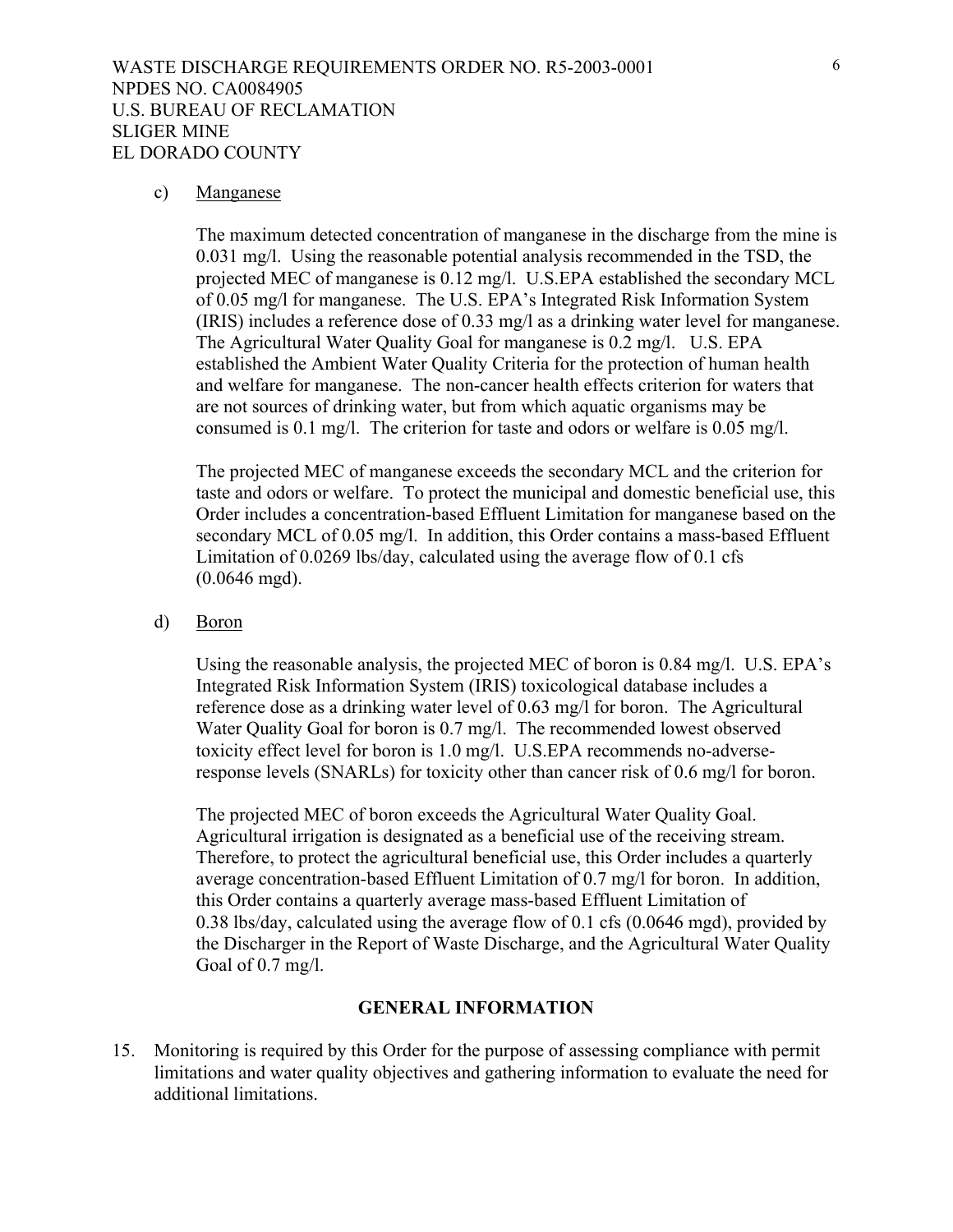- 16. The Regional Board has considered the information in the attached Fact Sheet in developing the findings of this Order. Monitoring and Reporting Program No. R5-2003-0001, Attachments 1, and the Fact Sheet are part of this Order.
- 17. The action to adopt an NPDES permit is exempt from the provisions of Chapter 3 of the California Environmental Quality Act (CEQA) (Public Resources Code Section 21000, et seq.), requiring preparation of an environmental impact report or negative declaration in accordance with Section 13389 of the California Water Code.
- 18. The Regional Board has notified the Discharger and interested agencies and persons of its intent to prescribe waste discharge requirements for this discharge and has provided them with an opportunity for a public hearing and an opportunity to submit their written views and recommendations.
- 19. The Regional Board, in a public meeting, heard and considered all comments pertaining to the discharge.
- 20. This Order shall serve as an NPDES permit pursuant to Section 402 of the CWA, and amendments thereto, and shall take effect upon the date of hearing, provided EPA has no objections.

**IT IS HEREBY ORDERED** that U.S. Bureau of Reclamation, its agents, successors and assigns, in order to meet the provisions contained in Division 7 of the California Water Code and regulations adopted thereunder, and the provisions of the Clean Water Act and regulations and guidelines adopted thereunder, shall comply with the following:

### **A. Discharge Prohibitions:**

- 1. Discharge of mine drainage at a location or in a manner different from that described in the Findings is prohibited.
- 2. The discharge shall not create a nuisance as defined in Section 13050 of the California Water Code.
- 3. The direct discharge of storm water, from the mine site, to surface waters is prohibited, except as allowed by the General Permit for Discharges of Storm Water associated with Industrial Activities.
- 4. The discharge or storage of waste classified as "hazardous" or "designated", as defined in Section 2521(a) and 2522(a) of Title 27, is prohibited.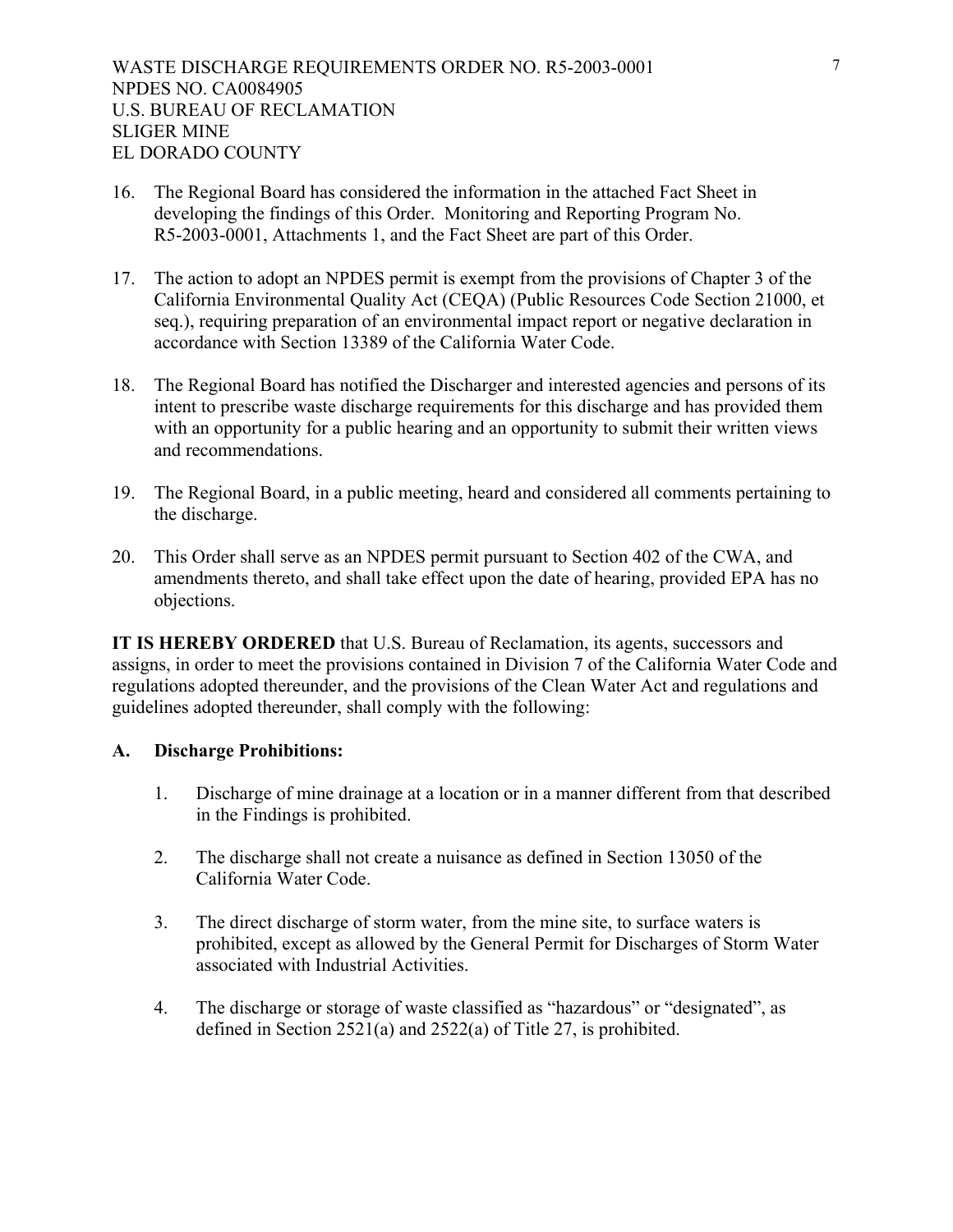#### **B. Effluent Limitations:**

1. Effluent shall not exceed the following limits:

| Constituents | Units                                | <b>Average Monthly</b> |
|--------------|--------------------------------------|------------------------|
| Arsenic      | mg/1                                 | 0.01                   |
|              | $\overline{\text{lbs}}/\text{day}^1$ | 0.00539                |
| Iron         | mg/1                                 | 0 <sub>3</sub>         |
|              | lbs/day <sup>1</sup>                 | 0.162                  |
| Manganese    | mg/1                                 | 0.05                   |
|              | lbs/day <sup>1</sup>                 | 0.0269                 |
| <b>Boron</b> |                                      | 0.7                    |
|              | $mg/l$<br>lbs/day <sup>1</sup>       | 0.38                   |
|              |                                      |                        |

Mass based effluent limitations are estimated based upon an average flow rate of 0.0646 mgd (64, 600 gallons/day)

- 2. The discharge shall not have a pH less than 6.5 nor greater than 8.5.
- 3. Survival of aquatic organisms in 96-hour bioassays of undiluted waste shall be no less than:

Minimum for any one bioassay - - - - - - - - - - - - - - - - - - -70% Median for any three or more consecutive bioassays - - - - 90%

# **C. Receiving Water Limitations:**

Receiving Water Limitations are based upon water quality objectives contained in the Basin Plan. As such, they are a required part of this permit.

The discharge shall not cause the following in the receiving water:

- 1. Concentrations of dissolved oxygen to fall below 7.0 mg/l. The monthly median of the mean daily dissolved oxygen concentration shall not fall below 85 percent of saturation in the main water mass, and the  $95<sup>th</sup>$  percentile concentration shall not fall below 75 percent of saturation in the main water mass.
- 2. Oils, greases, waxes, sediments, fine sediments, or other materials to form a visible film or coating on the water surface or on the stream bottom.
- 3. Oils, greases, waxes, floating material (liquids, solids, foams, and scums) or suspended material to create a nuisance or adversely affect beneficial uses.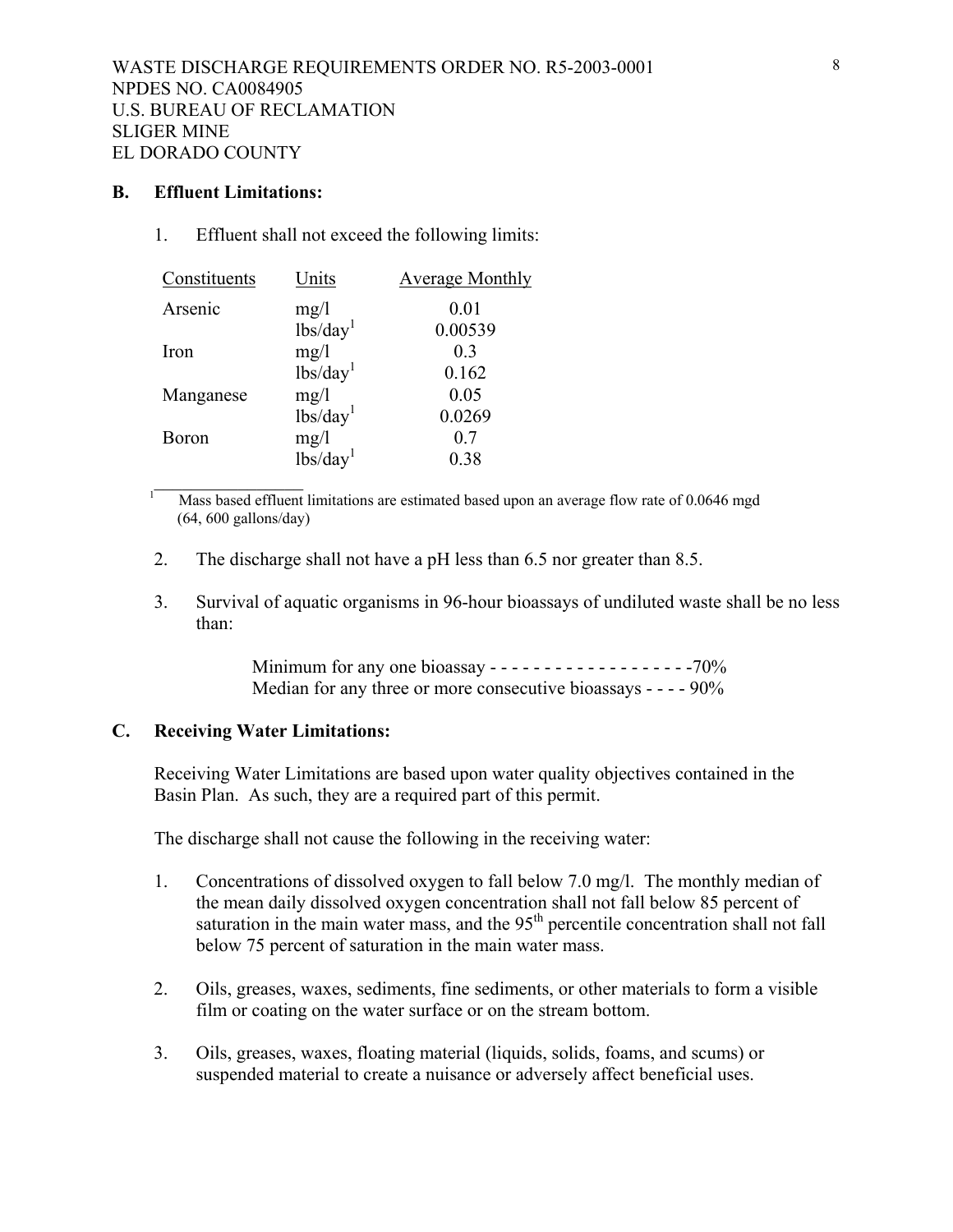- 4. Esthetically undesirable discoloration.
- 5. Fungi, slimes, or other objectionable growths.
- 6. The turbidity to increase as follows:
	- a. More than 1 Nephelometric Turbidity Units (NTUs) where natural turbidity is between 0 and 5 NTUs.
	- b. More than 20 percent where natural turbidity is between 5 and 50 NTUs.
	- c. More than 10 NTUs where natural turbidity is between 50 and 100 NTUs.
	- d. More than 10 percent where natural turbidity is greater than 100 NTUs.
- 7. The ambient pH to fall below 6.5, exceed 8.5, or change by more than 0.5 units.
- 8. The ambient temperature to increase more than 5°F.
- 9. Deposition of material that causes nuisance or adversely affects beneficial uses.
- 10. Aquatic communities and populations, including vertebrate, invertebrate, and plant species, to be degraded.
- 11. Toxic pollutants to be present in the water column, sediments, or biota in concentrations that adversely affect beneficial uses; that produce detrimental response in human, plant, animal, or aquatic life; or that bioaccumulate in aquatic resources at levels which are harmful to human health.
- 12. Violation of any applicable water quality standard for receiving waters adopted by the Regional Board or the State Water Resources Control Board pursuant to the CWA and regulations adopted thereunder.
- 13. Taste or odor-producing substances to impart undesirable tastes or odors to fish flesh or other edible products of aquatic origin or to cause nuisance or adversely affect beneficial uses.

#### **D. Groundwater Limitations:**

1. The discharge from the mine shall not cause the underlying groundwater to be degraded.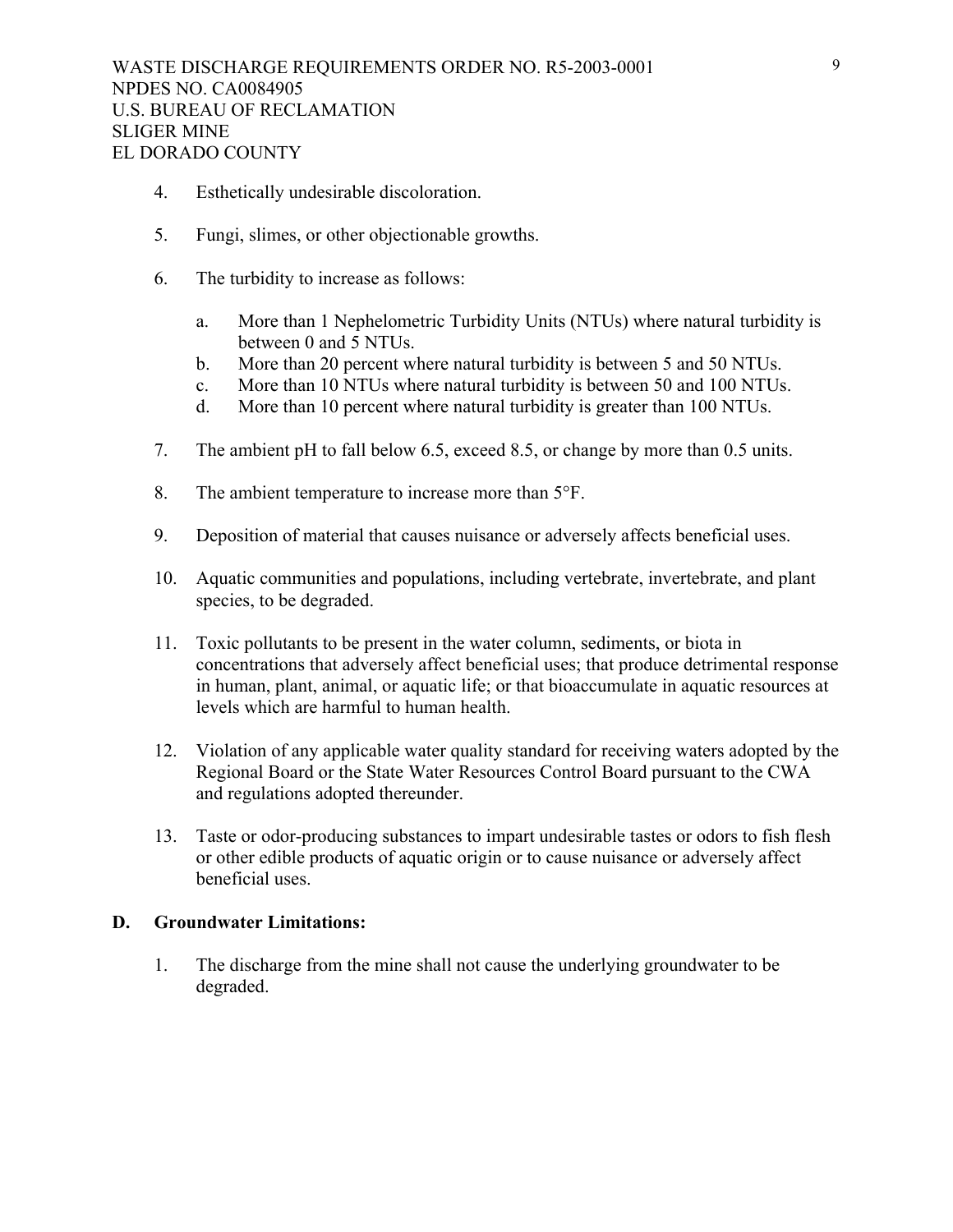#### **E. Provisions:**

- 1. The Discharger shall conduct the chronic toxicity testing specified in the Monitoring and Reporting Program. If the testing indicates that the discharge causes, has the reasonable potential to cause, or contributes to an in-stream excursion above the water quality objective for toxicity, the Discharger initiate a Toxicity Identification Evaluation (TIE) to identify the causes of toxicity. Upon completion of the TIE, the Discharger shall submit a workplan to conduct a Toxicity Reduction Evaluation (TRE) and, after Board evaluation, conduct the TRE. This Order will be reopened and a chronic toxicity limitation included and/or a limitation for the specific toxicant identified in the TRE included. Additionally, if a new chronic toxicity water quality objective is adopted by the State Water Resources Control Board, this Order may be reopened and a limitation based on that objective included.
- 2. There are indications that the discharges from the mine may contain mercury and molybdenum that may have a potential to cause or contribute to an exceedance of a water quality standard. The Discharger shall comply with the following time schedule in conducting a study of quarterly monitoring of the discharge and the potential effects of these constituents in the receiving water:

| Task                | Compliance Date     |
|---------------------|---------------------|
| Begin Study         | <b>1 March 2003</b> |
| Complete Sampling   | 1 January 2004      |
| Submit Study Report | 1 March 2004        |

 On or before each compliance date, the Discharger shall submit to the Regional Board the specified document or a written report detailing compliance or noncompliance with the specific date and task. If noncompliance is reported, the Discharger shall state the reasons for noncompliance and include an estimate of the date when the Discharger will be in compliance. The Discharger shall notify the Regional Board by letter when it returns to compliance with the time schedule.

 If, after review of the study results, it is determined that the discharge has a reasonable potential to cause or contribute to an exceedance of a quality standard, this Order will be reopened and effluent limitations will be added for the subject constituents. If a new water quality objective for the subject constituents is adopted, this Order will be reopened and effluent limitations for these constituents will be modified or added.

3. The Discharger shall apply for a General Waste Discharge Requirements Permit for industrial stormwater activities from the State Water Resources Control Board regarding the discharges of mine tailings to the stormwater within six months of adoption of this Order.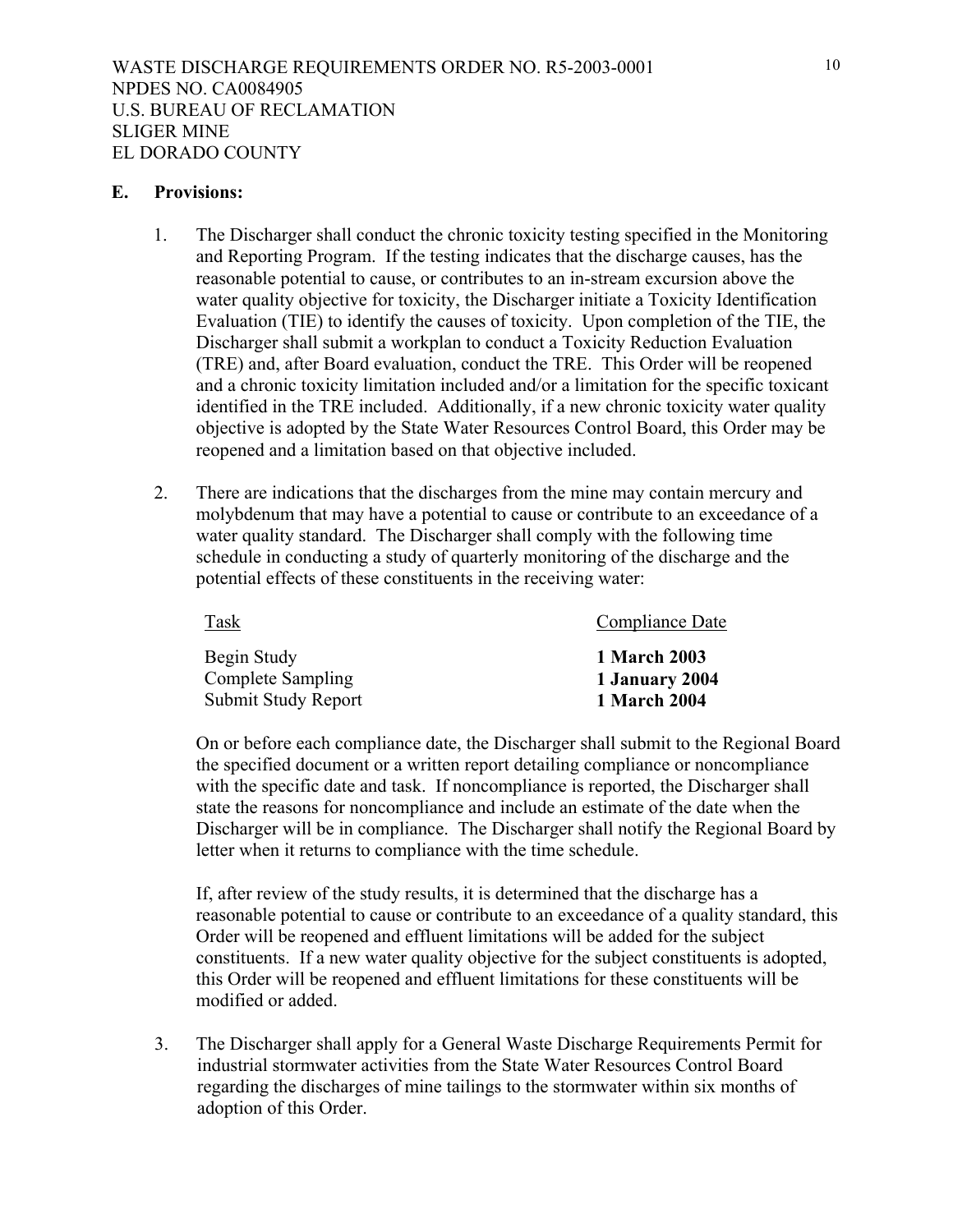- 4. A Report of Waste Discharge shall be submitted to the Regional Board regarding the discharges of solid waste materials associated with the mine in accordance with California Code of Regulations (CCR), Title 27, Chapter 7, Sub-chapter 1 within six months of adoption of this Order.
- 5. The Discharger shall comply with all the items of the "Standard Provisions and Reporting Requirements for Waste Discharge Requirements (NPDES)", dated 1 March 1991, which are parts of this Order. This attachment and its individual paragraphs are referred to as "Standard Provisions."
- 6. The Discharger shall comply with Monitoring and Reporting Program No. R5-2003-0001, which is part of this Order, and any revisions thereto as ordered by the Executive Officer.
- 7. When requested by U.S.EPA, the Discharger shall complete and submit Discharge Monitoring Reports. The submittal date shall be no later than the submittal date specified in the Monitoring and Reporting Program for Discharger Self Monitoring Reports.
- 8. This Order expires on **30 January 2008** and the Discharger must file a Report of Waste Discharge in accordance with Title 23, CCR, not later than 180 days in advance of such date in application for renewal of waste discharge requirements if it wishes to continue the discharge.
- 9. Prior to making any change in the discharge point, place of use, or purpose of use of the wastewater, the Discharger shall obtain approval of, or clearance from the State Water Resources Control Board (Division of Water Rights).
- 10. In the event of any changes in control or ownership of land or waste discharge facilities presently owned or controlled by the Discharger, the Discharger shall notify the succeeding owner or operator of the existence of this Order by letter, a copy of which shall be immediately forwarded to this office.

To assume operation under this Order, the succeeding owner or operator must apply in writing to the Executive Officer requesting transfer of the Order. The request must contain the requesting entity's full legal name, the State of incorporation if a corporation, address and telephone number of the persons responsible for contact with the Regional Board and a statement. The statement shall comply with the signatory paragraph of Standard Provision D.6 and state that the new owner or operator assumes full responsibility for compliance with this Order. Failure to submit the request shall be considered a discharge without requirements, a violation of the California Water Code. Transfer shall be approved or disapproved in writing by the Executive Officer.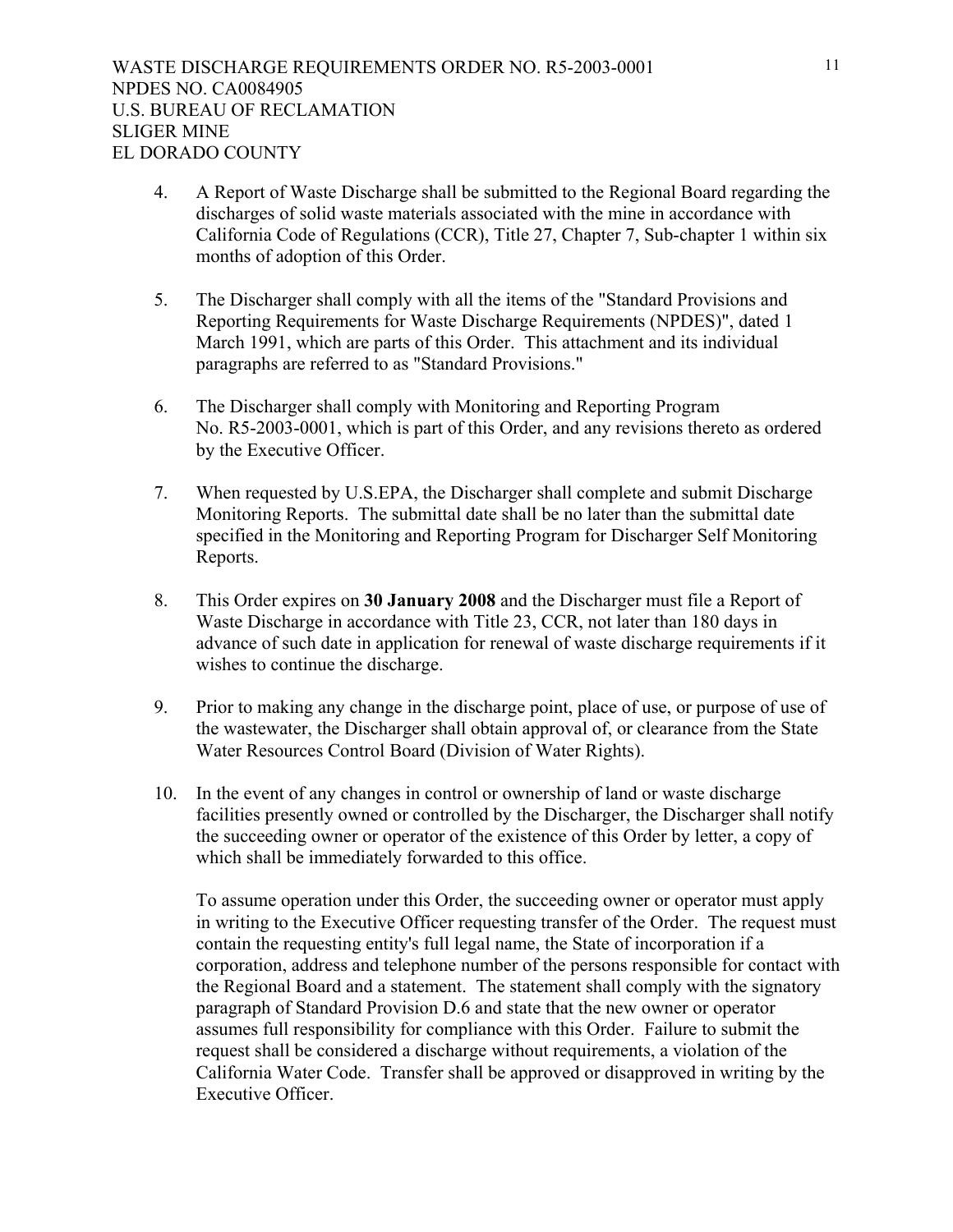I, THOMAS R. PINKOS, Executive Officer, do hereby certify the foregoing is a full, true, and correct copy of an Order adopted by the California Regional Water Quality Control Board, Central Valley Region, on 30 January 2003.

THOMAS R. PINKOS, Executive Officer

 $\mathcal{L}_\text{max}$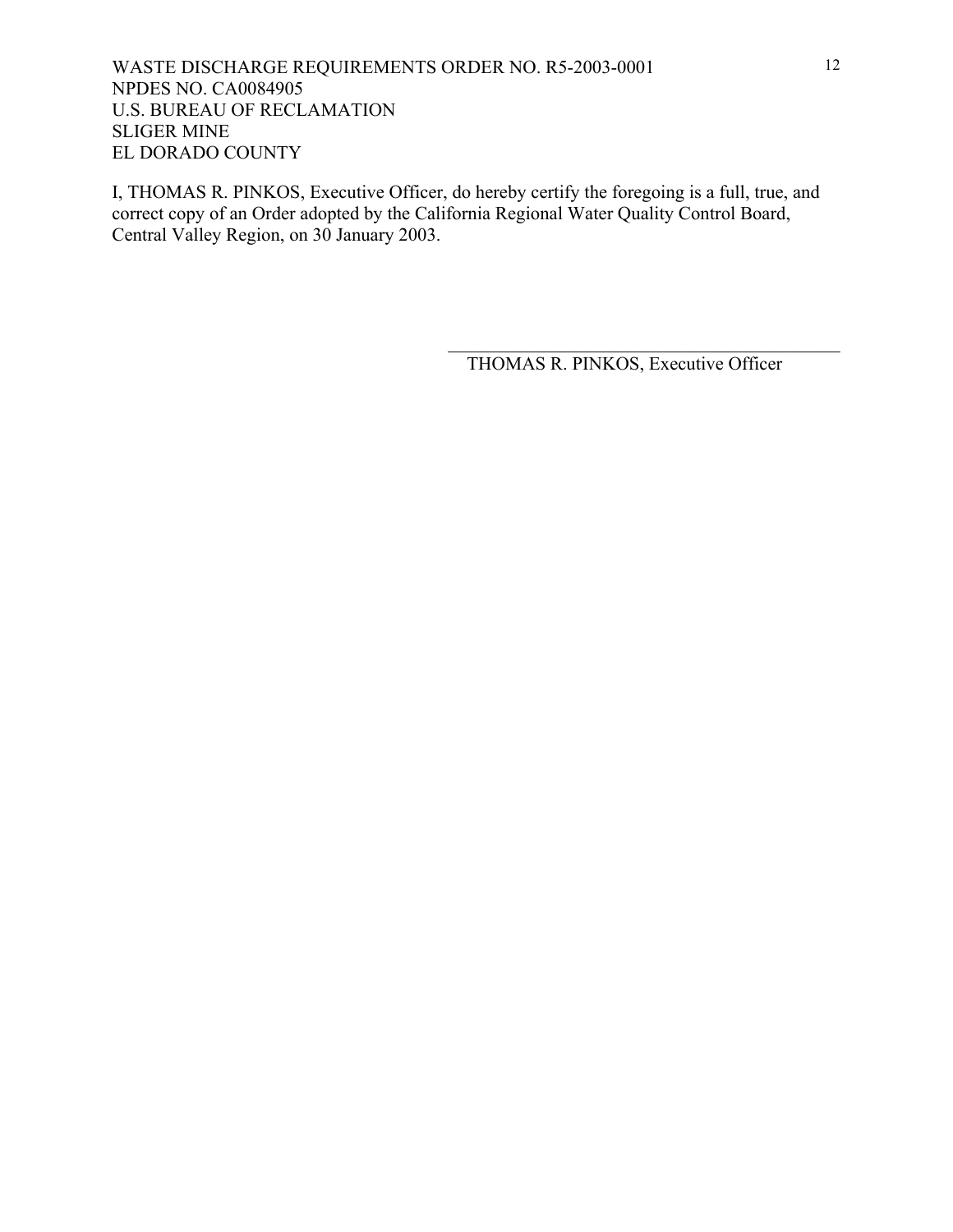### CALIFORNIA REGIONAL WATER QUALITY CONTROL BOARD CENTRAL VALLEY REGION

#### MONITORING AND REPORTING PROGRAM NO.R5-2003-0001

#### NPDES NO. CA0084905

# FOR U.S. BUREAU OF RECLAMATION SLIGER MINE EL DORADO COUNTY

The Discharger shall not implement any changes to this Program unless and until the Regional Board or Executive Officer issues a revised Monitoring and Reporting Program. Specific sample station locations shall be established under direction of Regional Board's staff, and a description of the stations shall be attached to this Order.

### **EFFLUENT MONITORING**

When discharging, effluent samples shall be collected downstream from the last connection through which wastes can be admitted into the receiving water. Effluent samples should be representative of the volume and quality of the discharge. Time of collection of samples shall be recorded. Effluent monitoring shall include at least the following:

| <b>Constituents-Parameters</b>     | Unit                         | <b>Type of Sample</b> | Sampling Frequency                 |
|------------------------------------|------------------------------|-----------------------|------------------------------------|
| Flow                               | mgd                          | Measure               | Quarterly                          |
| pH                                 | number                       | Grab                  | Quarterly                          |
| Temperature                        | $\circ$ F                    | Grab                  | Quarterly                          |
| Dissolved Oxygen                   | mg/1                         | Grab                  | Quarterly                          |
| <b>Electrical Conductivity</b>     | $\mu$ mhos/cm                | Grab                  | Quarterly                          |
| @25°C                              |                              |                       |                                    |
| Arsenic                            | $mg/l$ , lb/day <sup>1</sup> | Grab                  | Quarterly                          |
| Iron                               | $mg/l$ , lb/day <sup>1</sup> | Grab                  | Quarterly                          |
| Manganese                          | $mg/l$ , lb/day <sup>1</sup> | Grab                  | Quarterly                          |
| <b>Boron</b>                       | $mg/l$ , lb/day <sup>1</sup> | Grab                  | Quarterly                          |
| Acute Toxicity <sup>2</sup>        | % Survival                   | Grab                  | Quarterly                          |
| Priority Pollutants <sup>3,4</sup> | mg/l                         | Grab                  | Once in the lifetime of the permit |

The mass shall be calculated using the flow data from the date of sample collection, as follows:

$$
X\frac{lbs}{day} = \text{Concentration}\frac{mg}{l} \times 0.001 \frac{g}{mg} \times 3.79 \frac{l}{gal} \times Flow \frac{gals}{day} \times 0.0022 \frac{lbs}{g}
$$

<sup>&</sup>lt;sup>2</sup> The acute bioassays samples shall be analyzed using EPA/600/4-90/027F, Fourth Edition, or later amendment with Regional Board staff's approval. Temperature and pH shall be recorded at the time of bioassay sample collection.

Test species shall be fathead minnows (Pimephales promelas), with no pH adjustment unless approved by the Executive Officer.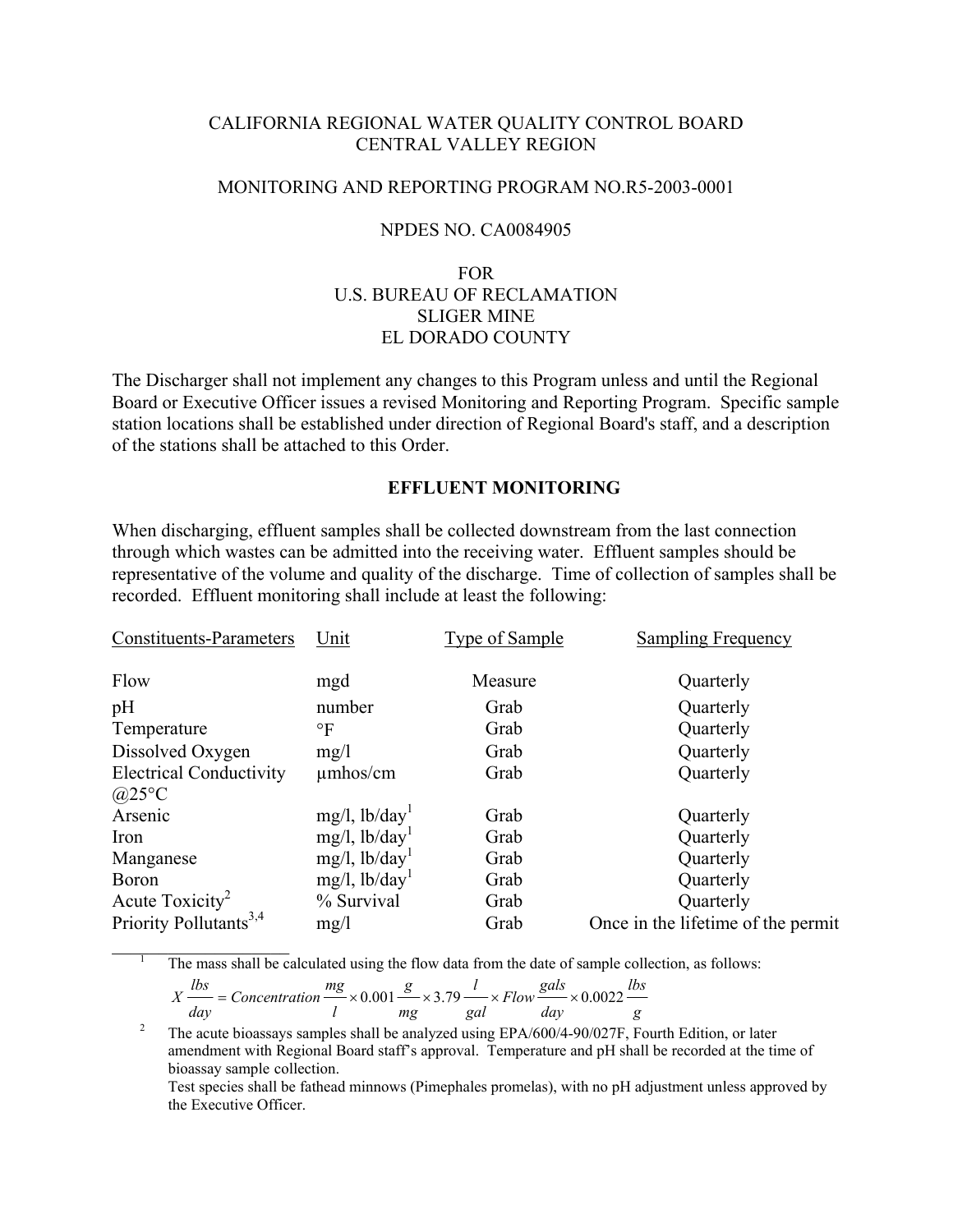# MONITORING AND REPORTING PROGRAM NO. R5-2003-0001 2 U.S. BUREAU OF RECLAMATION SLIGER MINE EL DORADO COUNTY

- 3  $\frac{3}{4}$  Priority Pollutants are listed in the National Toxics Rule and California Toxics Rule.
- Hardness, pH, and temperature data shall be collected at the same time and on the same date as the Priority Pollutant samples.

If the discharge is intermittent rather than continuous, then on the first day of each such intermittent discharge, the Discharger shall monitor and record data for all of the constituents listed above, after which the frequencies of analysis given in the schedule shall apply for the duration of each such intermittent discharge. In no event shall the Discharger be required to monitor and record data more often than twice the frequencies listed in the schedule.

### **RECEIVING WATER MONITORING**

All receiving water samples shall be grab samples. Receiving water monitoring shall include at least the following:

| <b>Station</b> | Description                                     |
|----------------|-------------------------------------------------|
| R-1            | 50 feet upstream from the point of discharge    |
| $R-2$          | 100 feet downstream from the point of discharge |

| Constituents                    | <u>Unit</u>   | <b>Sampling Station</b> | <b>Sampling Frequency</b> |
|---------------------------------|---------------|-------------------------|---------------------------|
| Flow                            | mgd           | $R-1$                   | Quarterly                 |
| pH                              | number        | $R-1, R-2$              | Quarterly                 |
| Turbidity                       | <b>NTU</b>    | $R-1, R-2$              | Quarterly                 |
| Temperature                     | $\circ$ F     | $R-1, R-2$              | Quarterly                 |
| Dissolved Oxygen                | mg/1          | $R-1, R-2$              | Quarterly                 |
| Electrical Conductivity $@25°C$ | $\mu$ mhos/cm | $R-1, R-2$              | Quarterly                 |

In conducting the receiving water sampling, a log shall be kept of the receiving water conditions throughout the reach bounded by Stations R-l and R-2. Attention shall be given to the presence or absence of:

- 
- 
- 
- d. Aquatic life
- a. Floating or suspended matter e. Visible films, sheens or coatings
- b. Discoloration f. Fungi, slimes, or objectionable growths
- c. Bottom deposits g. Potential nuisance conditions

Notes on receiving water conditions shall be summarized in the monitoring report.

# **THREE SPECIES CHRONIC TOXICITY MONITORING**

Chronic toxicity monitoring shall be conducted to determine whether the effluent is contributing toxicity to the receiving water. The testing shall be conducted as specified in EPA 600/4-91/002. Chronic toxicity samples shall be collected at the discharge of the outfall prior to its entering the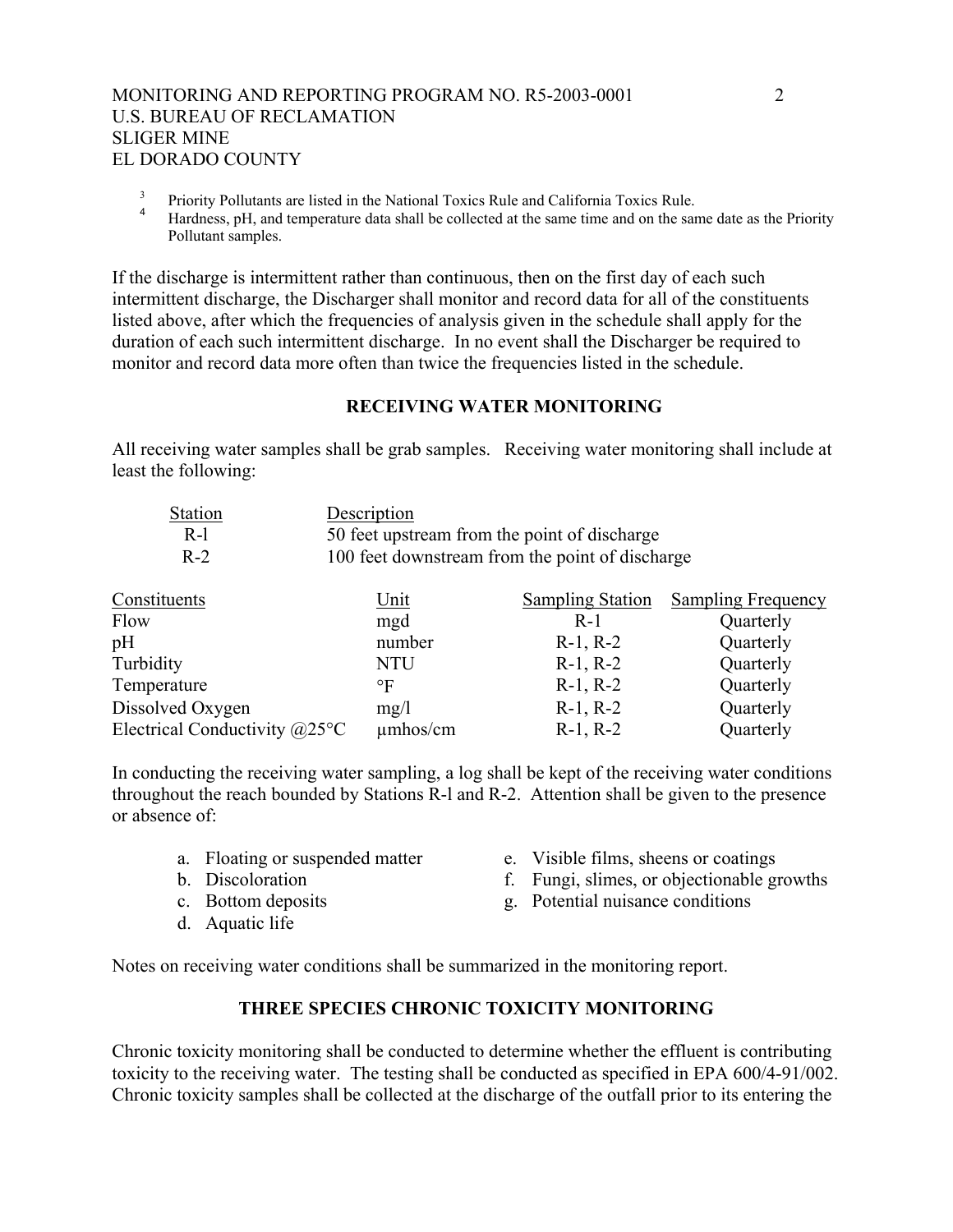# MONITORING AND REPORTING PROGRAM NO. R5-2003-0001 3 U.S. BUREAU OF RECLAMATION SLIGER MINE EL DORADO COUNTY

Middle Fork of the American River. Grab samples shall be representative of the volume and quality of the discharge. Time of collection samples shall be recorded. Dilution and control waters shall be obtained immediately upstream of the discharge from an area unaffected by the discharge in the receiving waters. Standard dilution water can be used if the receiving water source exhibits toxicity and is approved by the Executive Officer. The sensitivity of the test organisms to a reference toxicant shall be determined concurrently with each bioassay and reported with the test results. Both the reference toxicant and effluent test must meet all test acceptability criteria as specified in the chronic manual. If the test acceptability criteria are not achieved, then the Discharger must re-sample and re-test within 14 days. Chronic toxicity monitoring shall include the following:

| Species:                | Pimephales promelas, Ceriodaphnia dubia, and Selenastrum<br>capricornutum |                   |                  |          |       |                  |                  |
|-------------------------|---------------------------------------------------------------------------|-------------------|------------------|----------|-------|------------------|------------------|
| Frequency:              | Once per year                                                             |                   |                  |          |       |                  |                  |
| <b>Dilution Series:</b> |                                                                           |                   |                  |          |       |                  |                  |
|                         |                                                                           | Dilutions $(\% )$ |                  |          |       | Controls         |                  |
|                         | 100                                                                       | 50                | 25               | 12.5     | 6.25  |                  |                  |
|                         |                                                                           |                   |                  |          |       | Receiving Water  | Lab Water        |
| $%$ Effluent            | 100                                                                       | 50                | 25               | 12.5     | 6.25  |                  | 0                |
| % Dilution Water*       | $\theta$                                                                  | 50                | 75               | 87.5     | 93.75 | 100              | $\boldsymbol{0}$ |
| % Lab Water             | $\boldsymbol{0}$                                                          | $\theta$          | $\boldsymbol{0}$ | $\theta$ | 0     | $\boldsymbol{0}$ | 100              |

\* Dilution water shall be the receiving water from the Middle Fork of the American River taken upstream from the discharge point.

### **REPORTING**

Quarterly and annual monitoring results shall be submitted by the **first day of the second month following each calendar quarter and year**, respectively.

In reporting the monitoring data, the Discharger shall arrange the data in tabular form so that the date, the constituents, and the concentrations are readily discernible. The data shall be summarized in such a manner to illustrate clearly whether the discharge complies with waste discharge requirements.

If the Discharger monitors any pollutant at the locations designated herein more frequently than is required by this Order, the results of such monitoring shall be included in the calculation and reporting of the values required in the discharge monitoring report form. Such increased frequency shall be indicated on the discharge monitoring report form.

By **30 January** of each year, the Discharger shall submit a written report to the Executive Officer containing the names and telephone numbers of persons to contact regarding the mine for emergency and routine situations.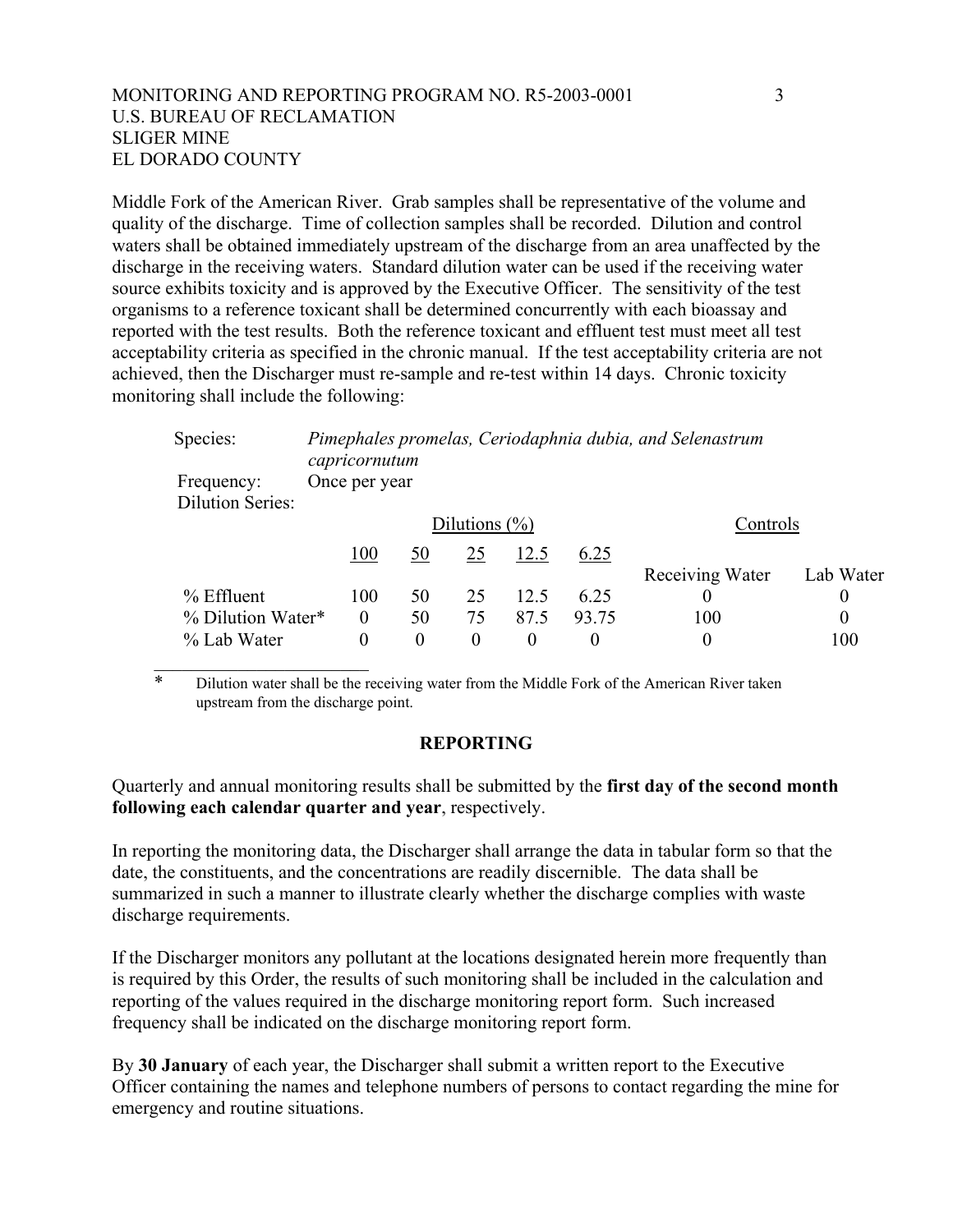# MONITORING AND REPORTING PROGRAM NO. R5-2003-0001 4 U.S. BUREAU OF RECLAMATION SLIGER MINE EL DORADO COUNTY

The Discharger may also be requested to submit an annual report to the Regional Board with both tabular and graphical summaries of the monitoring data obtained during the previous year. Any such request shall be made in writing. The report shall discuss the compliance record. If violations have occurred, the report shall also discuss the corrective actions taken and planned to bring the discharge into full compliance with the waste discharge requirements.

All reports submitted in response to this Order shall comply with the signatory requirements of Standard Provision D.6.

The Discharger shall implement the above monitoring program on the first day of the month following effective date of this Order.

Ordered by: THOMAS R. PINKOS, Executive Officer

30 January 2003

(Date)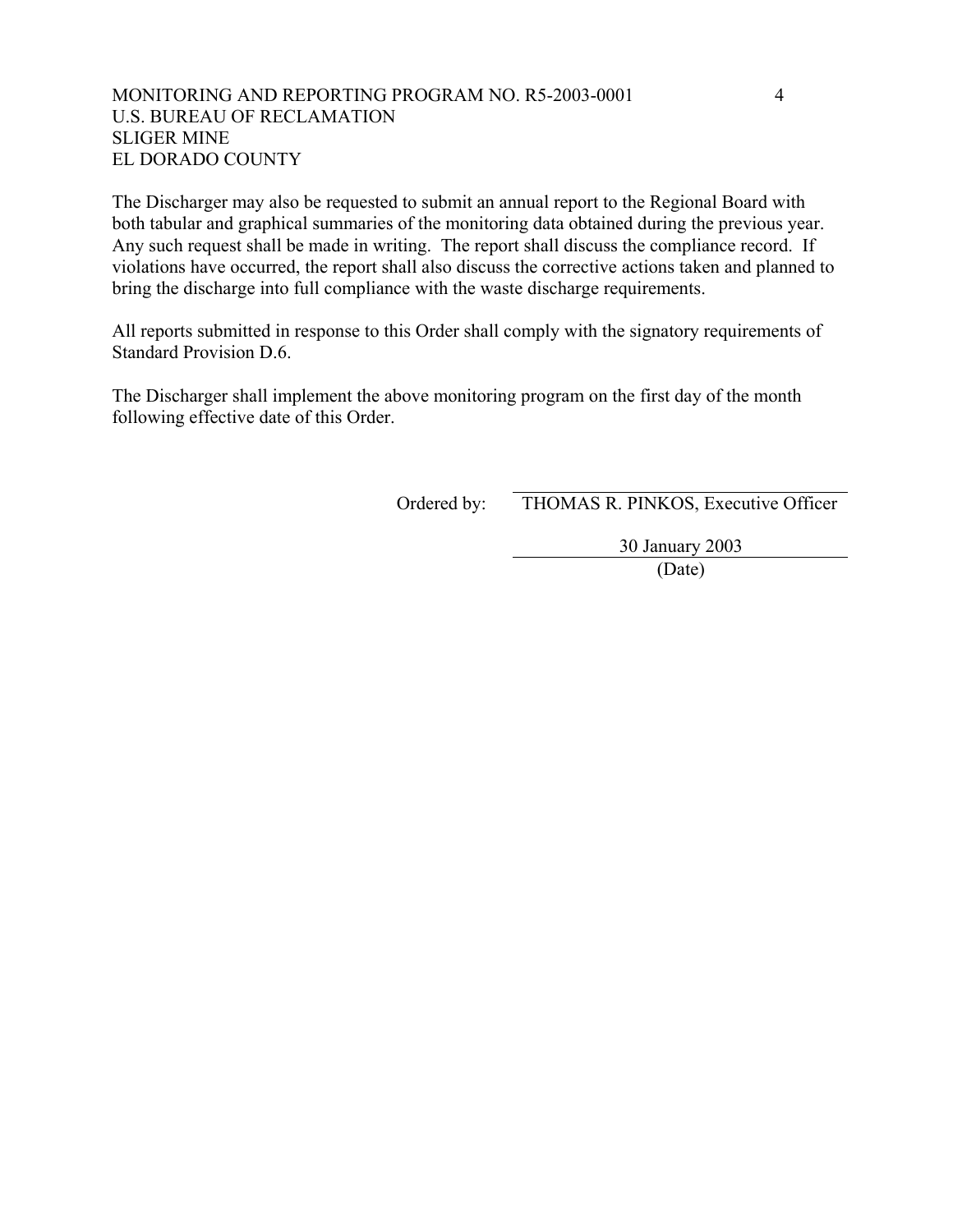# **FACT SHEET**

ORDER NO. R5-2003-0001 NPDES NO. CA0084905 U.S. BUREAU OF RECLAMATION SLIGER MINE EL DORADO COUNTY

### **BACKGROUND INFORMATION**

The Sliger Mine is located in the El Dorado County, California, approximately nine miles northeast of the intersection of Interstate 80 and State Route 49 and six miles northeast of the City of Cool. The mine is on steep banks above the Middle Fork of the American River. The mine was acquired by the U.S. Bureau of Reclamation as part of the land for the proposed Auburn dam site.

The Sliger Mine was founded in 1864. In the 1870s, the ore was crushed in a five-stamp mill. During the early work at the mine, a 300-foot shaft produced approximately \$250,000 worth of gold. The milling process consisted of two-stage crushing, flotation, and gravity concentration. The table tailing was sent to a conditioner and treated by flotation. The mine was closed for a period and was inactive until 1922, when the Sliger Gold Mining Company took over the operation. During this time, the shaft was deepened to approximately 2,000 feet and a 15-stamp mill was added. In 1934, the Middle Fork Gold Mining Company took over operation of the mine. In 1937, the Mountain Copper Company leased the mine and did some exploration. From 1938 until 1942, when the mine became finally inactive, the mine was operated by the Middle Fork Gold Mining Company. From 1932 through 1942, 309,000 tons of ore were mined from which \$2,625,000 of gold was recovered. By 1953, most of the surface equipment had been sold.

The ore zone consists of numerous quartz veinlets averaging 30 feet in width with 40% free gold as pure as 92.5% fineness. The quality of gold did not change from the 300-foot level down to the bottom of the 2,000-foot shaft to which the mine was ultimately developed. The ore was mined in open stopes that were refilled with mine tailings. The inactive mine contains an adit that used to function as a ventilation shaft. The remaining portion of the old stamp mill is located approximately two miles from the adit. Mine tailings were observed trailing down from the old stamp mill site along the steep terrain, which leads to the Middle Fork of the American River. The terrain is steep and covered in heavy vegetation.

The Sliger mine is at a fault contact with black slate on the footwall and ankerite and serpentine, followed by a gabbro dike on the hanging wall, all enclosed in amphibolite schist. The principle ore body was on the footwall side and is highly silicified, with some carbonates, and is thickly impregnated with fine disseminated crystals of sulfite, mostly pyrite. Ore in the mine is grouped into two categories: black slate or schist ore and gray schist ore. Most of the gold is in the sulfides that make up 3.7 % of the ore.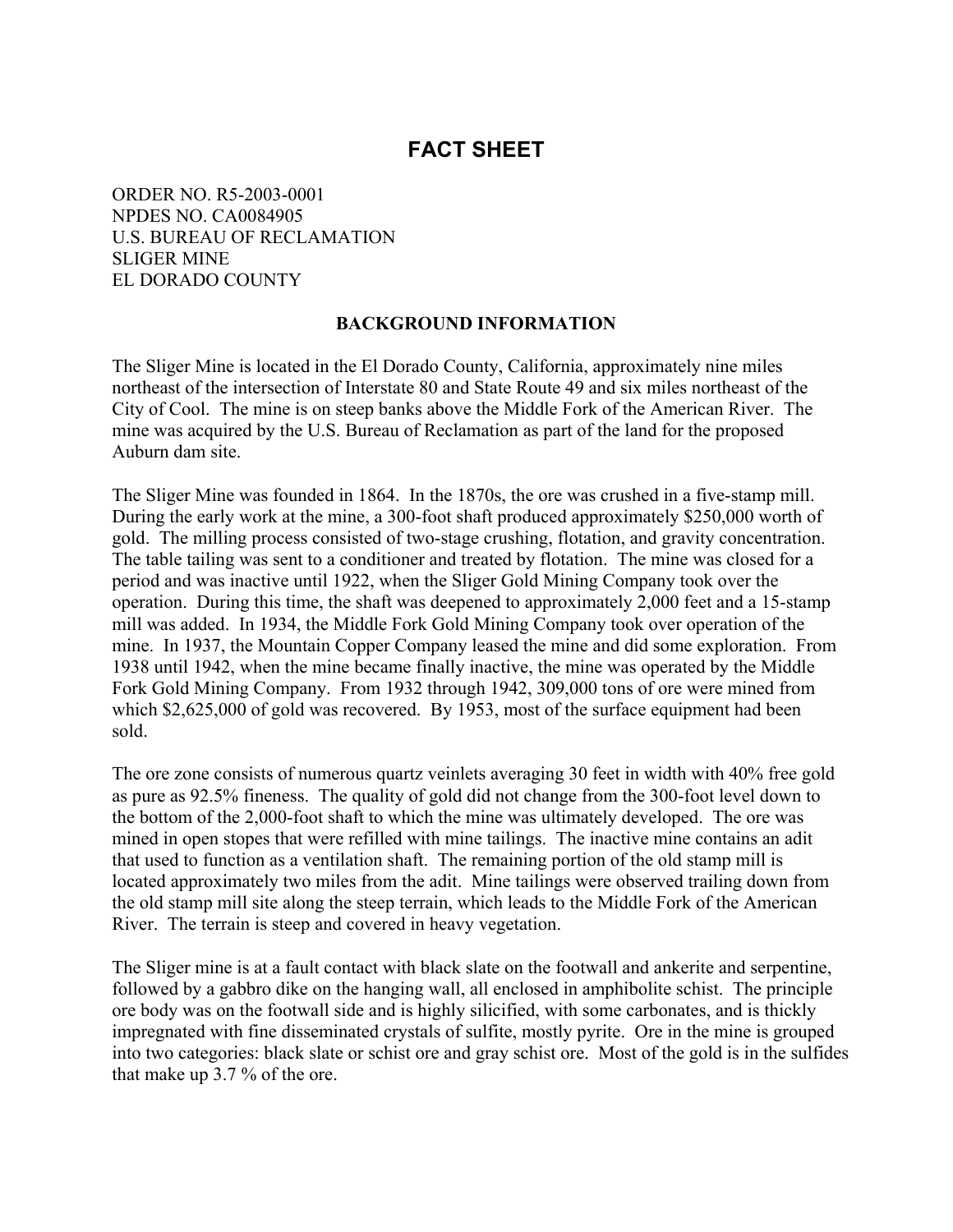### **BENEFICIAL USES OF RECEIVING WATER**

Mine drainage is discharged from a portal of the Sliger Mine to the Middle Fork of the American River.

The Basin Plan on page IV-24.00 prohibits the direct discharge of municipal and industrial wastes into the American River from Folsom Dam to mouth of the Sacramento River, including Lake Natoma. The mine discharge enters the Middle Fork of the American River, which is upstream from the prohibited discharge area. Therefore, the discharge does not violate the Basin Plan prohibition.

The Basin Plan states, on page II-1.00, "Protection and enhancement of existing and potential beneficial uses are primary goals of water quality planning" and "…disposal of wastewaters is [not] a prohibited use of waters of the State; it is merely a use which cannot be satisfied to the detriment of beneficial uses." The existing and potential beneficial uses that currently apply to surface waters of the basins are presented in Figure II-1 and Table II-1 of the Basin Plan. The beneficial uses of the American River, downstream of the discharge, as identified in Table II-1 of the Basin Plan, are municipal and domestic supply, agricultural irrigation, agricultural stock watering, hydro power generation, body contact water recreation, canoeing and rafting, other water non-contact recreation, warm freshwater aquatic habitat, cold freshwater aquatic habitat, cold spawning habitat, and wildlife habitat. Additional beneficial uses, listed on pages II-1.00 and II-2.00 that apply to the American River are groundwater recharge and freshwater replenishment.

# **REASONABLE POTENTIAL ANALYSIS AND EFFLUENT LIMITATIONS CTR CONSTITUENTS**

### **Arsenic**

Arsenic is a toxic substance that is known to cause adverse human health effects. Exposure to arsenic at high levels poses serious health effects as it is a known human carcinogen. Studies have shown that prolonged arsenic exposure significantly increases the risk of contracting various forms of cancer. In addition, it has been reported to affect the vascular system in humans and has been associated with the development of diabetes.

Arsenic is a naturally occurring element widely distributed in the earth's crust. Accordingly, there are natural sources of exposure. These include weathering of rocks and erosion depositing arsenic in water bodies and uptake of the metal by animals and plants.

Arsenic appears in several allotropic forms. The stable form is a silver-gray, brittle crystalline solid that tarnishes rapidly in air. At high temperatures, it burns to form a white cloud of arsenic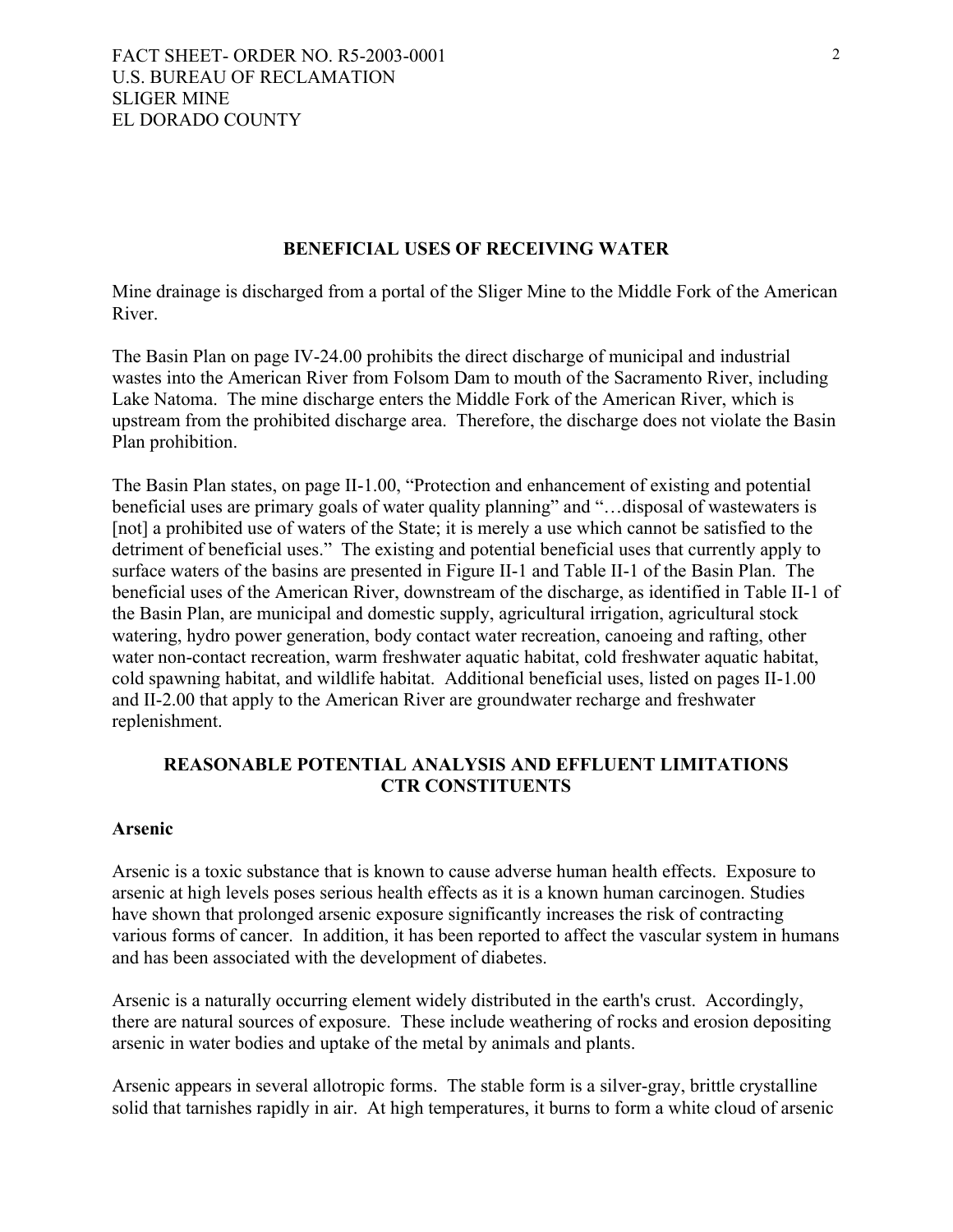trioxide. A yellow crystalline form and a black amorphous form are also known. Arsenic can combine with other elements to form inorganic and organic arsenicals. In the environment, arsenic combines readily with many elements to form inorganic compounds: with hydrogen to form arsine, an extremely poisonous gas; with oxygen to form a pentoxide and the above-mentioned trioxide  $(As<sub>2</sub>O<sub>3</sub>$  or  $As<sub>4</sub>O<sub>6</sub>)$ , a deadly poison also called arsenic (III) oxide, arsenious oxide, white arsenic, or, simply, arsenic; with the halogens; and with sulfur. Arsenic in animals and plants combines with carbon and hydrogen to form organic arsenic compounds. Organic arsenic compounds are less toxic than inorganic arsenic compounds. While food contains both inorganic and organic arsenicals, primarily inorganic forms are present in water. Exposure to high levels of some organic arsenic compounds may cause similar effects as inorganic arsenic.

The Report of Waste Discharge indicates the discharge from the Sliger mine contains an arsenic concentration of 0.067 mg/l. Using the flow of 0.1 cfs (0.0646 mgd) provided by the Discharger in the Report of Waste Discharge and an arsenic concentration of 0.067 mg/l, the approximate mass of arsenic discharged daily is 0.0362 lbs/day.

Municipal and domestic water supply is designated as a beneficial use of the American River, which contains discharges from the Sliger Mine. For beneficial uses that are designed as municipal water and domestic water supply, the Basin Plan prohibits the discharge that contains chemicals in concentrations that exceed California drinking water Maximum Contaminant Levels (MCLs) and toxic substances in toxic amounts. While it is likely that there is hydraulic assimilative capacity for the discharge, there is no information for regarding available concentration dilution for arsenic. Therefore, it must be assumed that no dilution exists, and the effluent limitation for arsenic in this Order will be established as an end-of-pipe limitation at the appropriate concentration. On 31 October 2001, U.S. EPA adopted a new drinking water standard for arsenic. The new Primary MCL for arsenic is 10 µg/l. The Basin Plan states, on page III-3.0: "*At a minimum, water designated for use as domestic or municipal supply (MUN) shall not contain concentrations of chemical constituents in excess of maximum contaminant levels (MCLs) specified in…Title 22 of the California Code of Regulations, which are incorporated by reference into this plan*…" The current U.S.EPA National Recommended Ambient Water Quality Criteria to protect freshwater aquatic life are 150 µg/l as a four-day average and 340 µg/l as a one-hour average. The drinking water standards and human health criteria for arsenic have concentrations lower than the Ambient Water Quality Criteria. Therefore, to protect the municipal and domestic beneficial uses, the drinking water standards or human health criteria shall be used to establish effluent limitations. For waters with beneficial use of municipal and domestic supply (MUN), applicable water quality objectives include both the Chemical Constituents objective and the Toxicity objective. The Chemical Constituents objective requires that water not exceed California MCLs. The Toxicity objective prohibits toxic substances in toxic amounts. Since arsenic is a naturally occurring element, natural background concentrations of arsenic in most locations are expected to exceed the water quality criteria or objectives. Where natural background levels exceed water quality objectives, the Regional Water Boards do not have the authority to require that water quality objectives be met.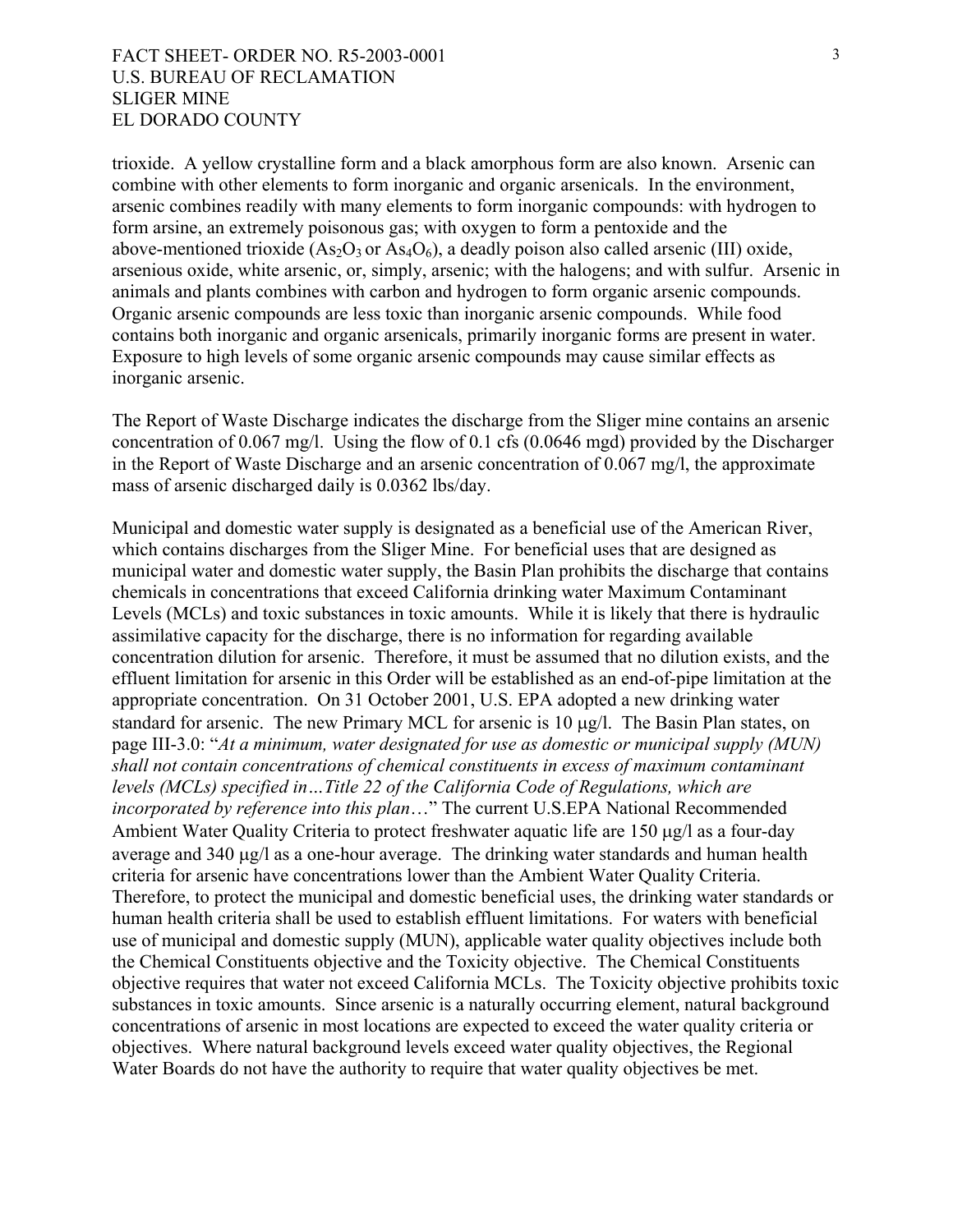However, in such cases, controllable water quality factors, such as the discharge of waste, are not permitted to cause natural concentrations to increase.

The Code of Federal Regulations, 40 CFR 122.44 (d)(1)(iii), states: "…*a discharge causes, has a reasonable potential to cause, or contribute to an in-stream excursion above allowable ambient concentration of a State numeric criteria within a State water quality standard for an individual pollutant, the permit must contain effluent limits for that pollutant."* 

The detected concentration of arsenic exceeds the current Primary MCL and other water quality criteria. Based on the above considerations, the proposed Order contains a concentration based Effluent Limitation of 10 µg/l as a Monthly Average. In addition, the proposed Order contains a mass based Effluent Limitation of 0.00539 lbs/day, calculated using the average flow of 0.1 cfs (0.0646 mgd), provided by the Discharger in the Report of Waste Discharge, and the concentration based Effluent Limitation of 10 µg/l. The calculation for mass based Effluent Limitation is demonstrated as follows:

$$
0.1 \frac{ft^3}{s} = 0.0646 \text{ million gallons per day} = 64,600 \text{ gallons per day} \left(\frac{gals}{day}\right)
$$

$$
10 \frac{\mu g}{l} \times 10^{-6} \frac{g}{\mu g} \times 3.79 \frac{l}{gal} \times 64,000 \frac{gals}{day} \times 0.0022 \frac{lbs}{g} = 0.00539 \frac{lbs}{day}
$$

### **Mercury**

Mercury is used in the amalgamation process, which is a process to extract gold from ores. The ore is crushed and treated with mercury, in which the metal dissolves. The amalgam is heated and the mercury evaporates, leaving pure gold.

Mercury is a neurotoxin, meaning it affects the nervous system*.* The three most common forms of mercury are elemental, inorganic and methylmercury. Mercury combines with other elements, such as chlorine, sulfur, or oxygen, to form inorganic mercury compounds or "salts," which are usually white powders or crystals. Mercury also combines with carbon to make organic mercury compounds. The most common form of mercury is methylmercury. Methylmercury is produced mainly by microscopic organisms in the water and soil. More mercury in the environment can increase the amounts of methylmercury that these small organisms make. The three forms of mercury can all produce adverse health effects at sufficiently high doses. U.S.EPA has determined that mercuric chloride and methylmercury are possible human carcinogens. Methylmercury and metallic mercury vapors are more harmful than other forms, because more mercury in these forms reaches the brain. Exposure to high levels of metallic, inorganic, or organic mercury can permanently damage the brain, kidneys, and developing fetus. Effects on brain functioning may result in irritability, shyness, tremors, changes in vision or hearing, and memory problems. Short-term exposure to high levels of metallic mercury vapors may cause effects including lung damage, nausea, vomiting, diarrhea, increases in blood pressure or heart rate, skin rashes, and eye irritation. U.S. EPA has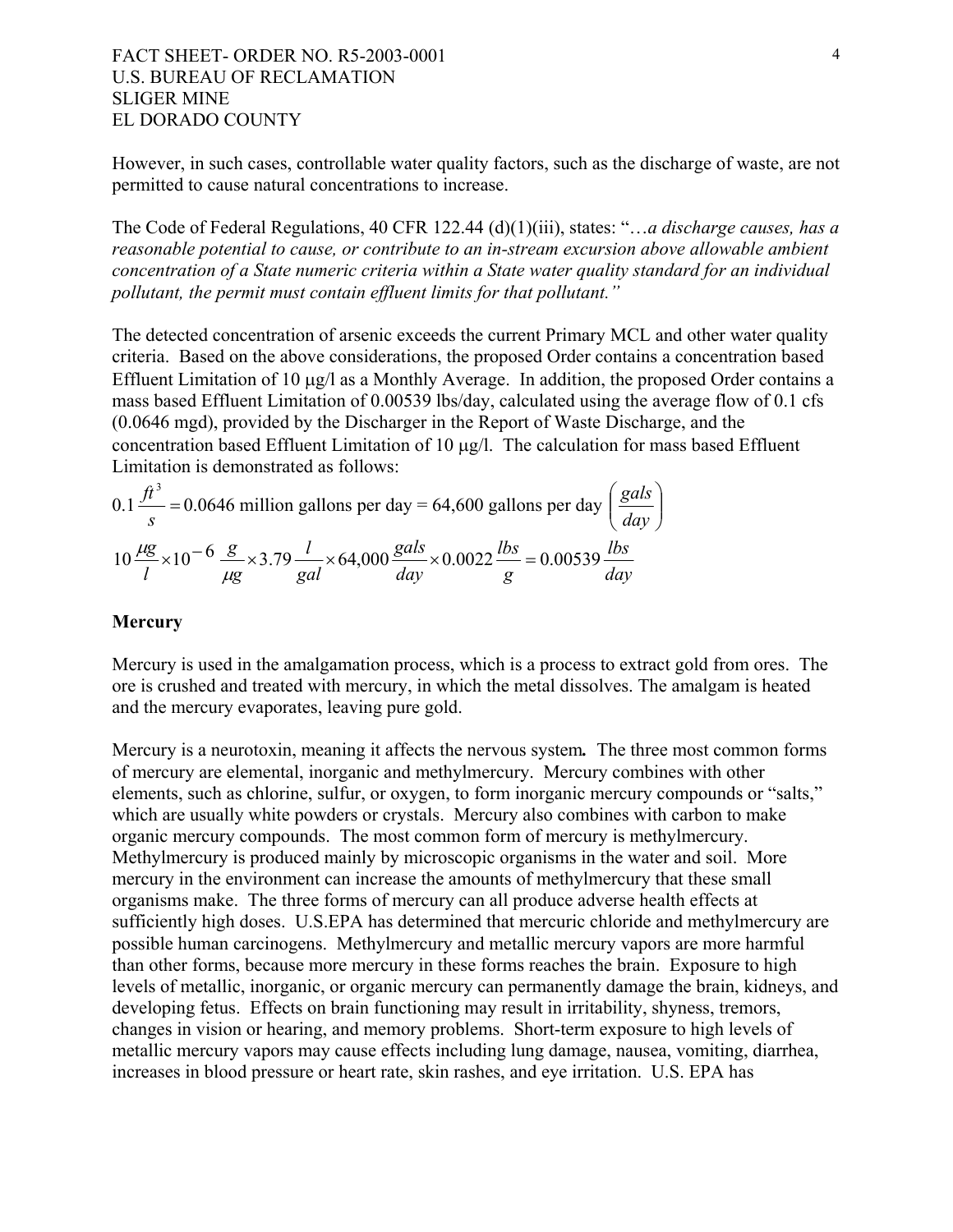determined that eating mercury-contaminated fish is the primary route of exposure to mercury for most people.

The current Primary MCL for mercury is 2 µg/l. The current U.S.EPA National Recommended Ambient Water Quality Criteria to protect freshwater aquatic life as a four-day average and onehour average are 0.77 µg/l and 1.4 µg/l, respectively. U.S.EPA established California Toxics Rule (CTR) criteria of 0.05  $\mu$ g/l (for drinking water sources for consumption of water and aquatic organisms) and 0.051 µg/l (for waters that are not sources of drinking water, but from which the aquatic organisms may be consumed) to protect human health based on a 30-day average. These criteria are derived from data for inorganic mercury but it is applied to total mercury. If a substantial portion of the water column is methylmercury, this criterion will probably be under protective. In the CTR, U.S.EPA reserved the mercury criteria for fresh water and aquatic life and may adopt new criteria at a later date.

Mercury was detected in the discharge from the mine at a concentration of 0.01  $\mu$ g/l. The detected concentration of mercury is very close to the CTR human health criteria. Based on these considerations, this Order contains a Provision that requires the Discharger to conduct a one-year study of quarterly monitoring to determine if a reasonable potential exists for mercury to exceed a water quality standard. In addition, "clean techniques" are required to use at the laboratories to reduce interference with the analyses. The Provision also allows the Regional Board to reopen the Order to add Effluent Limitations for mercury based on the information provided in the study conducted by the Discharger. If a new water quality objective for mercury is adopted, this Order will be reopened and effluent limitations for mercury will be modified or added.

# **Copper**

Copper was detected in the discharge from the mine at a concentration of 2.0  $\mu$ g/l. U.S. EPA developed hardness-dependent California Toxics Rule criteria for the protection of freshwater aquatic life for copper. The California Toxics Rule Criteria for copper are presented in dissolved concentrations. U.S. EPA recommended conversion factors to translate dissolved concentrations to total concentrations. The conversion factor for copper in fresh water is 0.960 for both the acute and chronic criteria. The continuous concentration (four-day average) and the maximum concentration (one-hour average) criteria for copper are presented in total concentrations. These criteria are presented as follows:

| <b>Sampling Dates</b> | Reported<br>Concentrations of<br>Copper $(\mu g/l)$ (Total) | Hardness<br>$(mg/l)$ as<br>CaCO3 | CCC (µg/l)<br>(Total) | $CMC (\mu g/l)$<br>(Total) |
|-----------------------|-------------------------------------------------------------|----------------------------------|-----------------------|----------------------------|
| 13 May 1999           | $<$ 10                                                      | 122                              | 12.0                  | 18.0                       |
| 26-27 July 1999       | 2.0                                                         | 139                              | 13.0                  | 20.0                       |

$$
CCC = e^{\{0.8545[ln(hardness)]-1.702\}}
$$

 $CMC = e^{(0.9422[\ln(hardness)]-1.700}$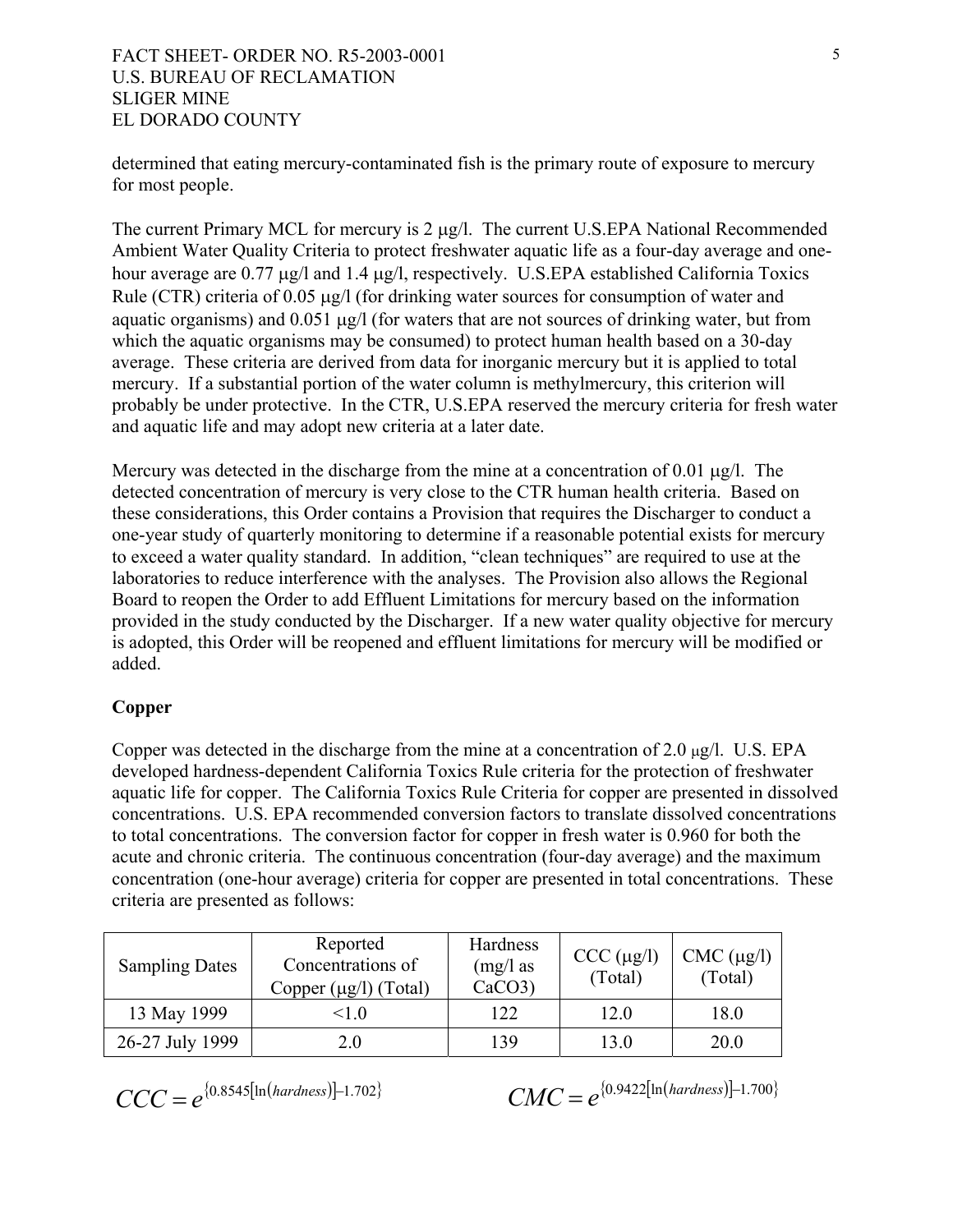#### where

- $CCC = criteria$  continuous concentration (four-day average)
- CMC = criteria maximum concentration (one-hour average)

U.S.EPA also established California Toxic Rules criterion of 1300  $\mu$ g/l to protect human health based on a 30-day average for copper. The Agricultural Water Quality Goal for copper is 200  $\mu$ g/l. The primary and the secondary MCLs for copper are 1300 and 1000  $\mu$ g/l, respectively. The California Office of Environmental Health Hazard Assessment (OEHHA) established a public health goal of 170 µg/l in drinking water for copper.

The detected concentration of copper is below all water quality criteria. Therefore, no effluent limitation for copper is included in this Order.

#### **Nickel**

Nickel was detected in the discharge from the mine at a concentration of 6.0  $\mu$ g/l. U.S. EPA developed hardness-dependent California Toxics Rule criteria for the protection of freshwater aquatic life for nickel. U.S.EPA recommended conversion factors to translate dissolved concentrations to total concentrations. The conversion factors for nickel in fresh water are 0.998 and 0.997 for the acute and chronic criteria, respectively. The continuous concentration (four-day average) and the maximum concentration (one-hour average) criteria for nickel are presented in total concentrations. These criteria are presented as follows:

| <b>Sampling Dates</b> | Reported<br>Concentrations of<br>Nickel $(\mu g/l)$ (Total) | Hardness<br>$(mg/l$ as $CaCO3$ ) | CCC (µg/l)<br>(Total) | $CMC$ ( $\mu$ g/l)<br>(Total) |
|-----------------------|-------------------------------------------------------------|----------------------------------|-----------------------|-------------------------------|
| 13 May 1999           | 3.2                                                         | 122                              | 62                    | 556                           |
| 26-27 July 1999       | 6.0                                                         | 139                              | 69                    | 621                           |
| 2 October 2002        | <2.0                                                        | 122                              | $62*$                 | $556*$                        |
| 28 October 2002       | 2.7                                                         | 122                              | $62*$                 | 556*                          |
| 8 November 2002       | 3.5                                                         | 122                              | $62*$                 | 556*                          |

$$
CCC = e^{ \{0.846 \left[ \ln \left( \frac{hardness}{\right)} \right] + 0.0584 \}} \qquad CMC = e^{ \{0.846 \left[ \ln \left( \frac{hardness}{\right)} \right] + 2.255 \}}
$$

$$
CMC = e^{\{0.846[\ln(hardness)]+2.255\}}
$$

where

- $CCC = criteria continuous concentration (four-day average)$
- $CMC =$  criteria maximum concentration (one-hour average)
	- $=$  calculated using the hardness of 122 mg/l (of CaCO<sub>3</sub>) of receiving stream at the critical low flow.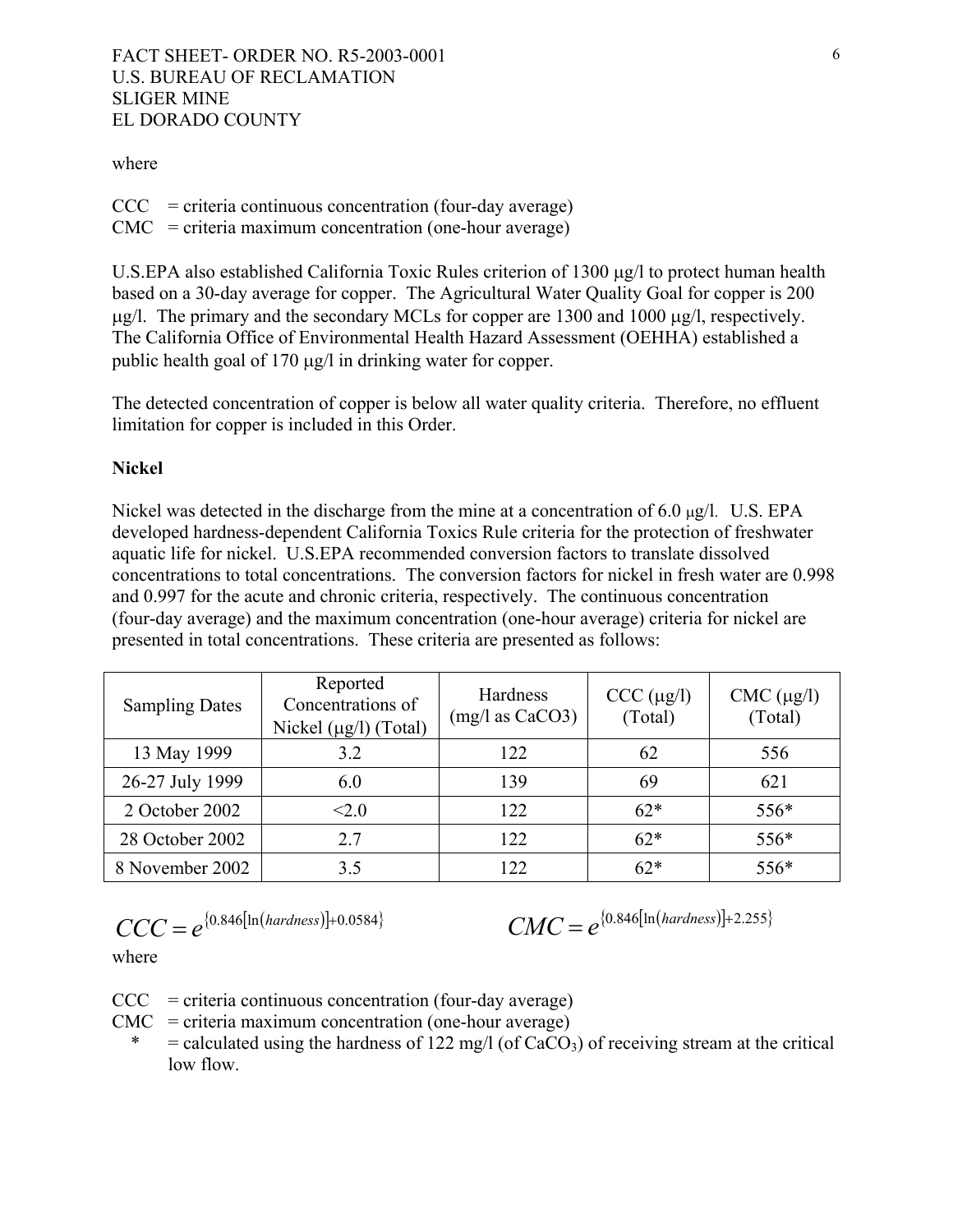U.S.EPA also established CTR criteria of 610 µg/l (for drinking water sources for consumption of water and aquatic organisms) and 4600 µg/l (for waters that are not sources of drinking water but from which aquatic organisms may be consumed) to protect human health based on a 30-day average. The Agricultural Water Quality Goal for nickel is 200 µg/l. The current primary MCL for nickel is 100 µg/l. The U.S. EPA's Integrated Risk Information System (IRIS) includes a reference dose of 140 µg/l for nickel in drinking water. The California Office of Environmental Health Hazard Assessment (OEHHA) established a health goal criterion of 1.0 µg/l in drinking water. The recommended lowest observed toxicity effect level for nickel is 100  $\mu$ g/l.

Detected concentrations of nickel do not exceed a water quality standard or objective except the health goal criterion established by the OEHHA by a relatively small amount for nickel. Based on these considerations, an effluent limitation for nickel is not proposed in this Order.

# **Zinc**

Zinc was detected in the discharge from the mine at a concentration of 6.0  $\mu$ g/l. U.S. EPA developed hardness-dependent California Toxic Rules criteria for the protection of freshwater aquatic life for zinc. U.S.EPA recommended conversion factors to translate dissolved concentrations to total concentrations. The conversion factors for zinc in fresh water are 0.978 and 0.986 for the acute and chronic criteria, respectively. The continuous concentration (fourday average) and the maximum concentration (one-hour average) criteria for zinc are presented in total concentrations. These criteria are presented as follows:

| <b>Sampling Dates</b> | Reported<br>Concentrations of Zinc<br>$(\mu g/l)$ (Total) | Hardness<br>$(mg/l)$ as<br>$CaCO3$ ) | CCC (µg/l)<br>(Total) | $CMC$ ( $\mu$ g/l)<br>(Total) |
|-----------------------|-----------------------------------------------------------|--------------------------------------|-----------------------|-------------------------------|
| 13 May 1999           | < 5.0                                                     | 122                                  | 144                   | 145                           |
| $26-27$ July<br>1999  | 6.0                                                       | 139                                  | 161                   | 162                           |

$$
CCC = e^{(0.8473[\ln(hardness)]+0.884)}
$$
  
where

 $CMC = e^{(0.8473[\ln(hardness)]+0.884)}$ 

where

 $CCC = criteria continuous concentration (four-day average)$ CMC = criteria maximum concentration (one-hour average)

.S. EPA established the Ambient Water Quality Criteria for the protection of human health and U organisms may be consumed is 69,000 µg/l. The Agricultural Water Quality Goal for zinc is 2,000 µg/l. U.S. EPA's Integrated Risk Information System (IRIS) includes a reference dose of welfare for zinc. The non-cancer health effects criterion for sources of drinking water for consumption of water and aquatic organisms for zinc is 9,100 µg/l. The non-cancer health effects criterion for waters that are not sources of drinking water, but from which aquatic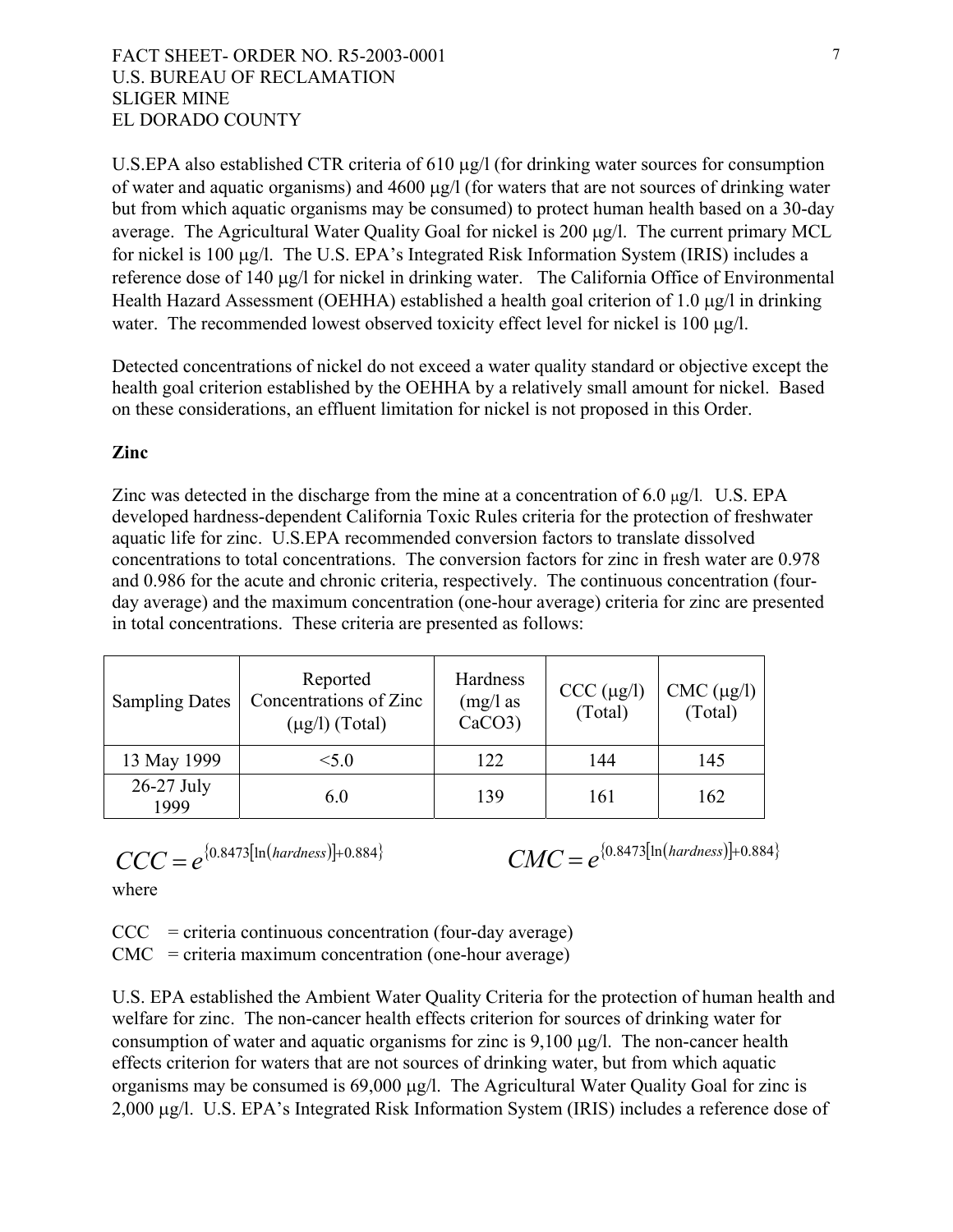suggested no-adverse-response level of 2,000 µg/l for toxicity other than cancer risk for zinc. 2,100  $\mu$ g/l as a drinking water level for zinc. U.S.EPA included the Drinking Water Health The secondary MCL for zinc is  $5,000 \mu g/l$ .

The detected concentration of zinc is below water quality criteria. Therefore, no effluent limitation for zinc is included in this Order.

# **hromium C**

Chromium is a naturally occurring element found in rocks, animals, plants, soil, and in volcanic environment and is an essential nutrient. Chromium (VI) is generally produced by industrial chromium (VI) is most likely to convert to chromium (III) due to the elevated concentrations of dust and gases. Total chromium measures the combined levels of trivalent chromium (chromium III) and hexavalent chromium (chromium VI). Chromium (III) occurs naturally in the processes, such as chrome plating, dyes and pigments, leather tanning, and wood preserving. There is evidence to suggest that chromium (VI) may be converted to chromium (III) in the human body; particularly in the acidic environment of the digestive system. In addition, dissolved oxygen in the American River, which contains discharges from the Sliger Mine. Based on these considerations, water quality standards for chromium (III) are used to evaluate whether the detected concentration of chromium in the discharge from the mine cause or contribute to an exceedance of a water quality standard.

Chromium was detected in the discharge from the mine at a concentration of  $2.0 \mu g/l$ . U.S. EPA concentrations to total concentrations. The conversion factors for chromium (III) in fresh water concentration (four-day average) and the maximum concentration (one-hour average) criteria for developed hardness-dependent California Toxic Rules criteria for the protection of freshwater aquatic life for chromium. U.S.EPA recommended conversion factors to translate dissolved are 0.316 and 0.860 for the acute and chronic criteria, respectively. The continuous chromium are presented in total concentrations. These criteria are presented as follows:

| <b>Sampling Dates</b> | Reported<br>Concentrations of<br>Chromium<br>$(\mu g/l)$ (Total) | Hardness<br>$(mg/l)$ as<br>$CaCO3$ ) | CCC (µg/l)<br>(Total) | $CMC$ ( $\mu$ g/l)<br>(Total) |
|-----------------------|------------------------------------------------------------------|--------------------------------------|-----------------------|-------------------------------|
| 13 May 1999           | 2.8                                                              | 122                                  | 283                   | 6,467                         |
| $26-27$ July<br>1999  | 2.0                                                              | 139                                  | 315                   | 7,196                         |

$$
CCC = e{0.819[n(hardness)]}+1.561
$$

 $e\{0.819[\ln(hardness)] + 1.561\}$  *CMC* =  $e\{0.819[\ln(hardness)] + 3.688\}$ 

where

 $CCC = criteria continuous concentration (four-day average)$ 

 $CMC =$  criteria maximum concentration (one-hour average)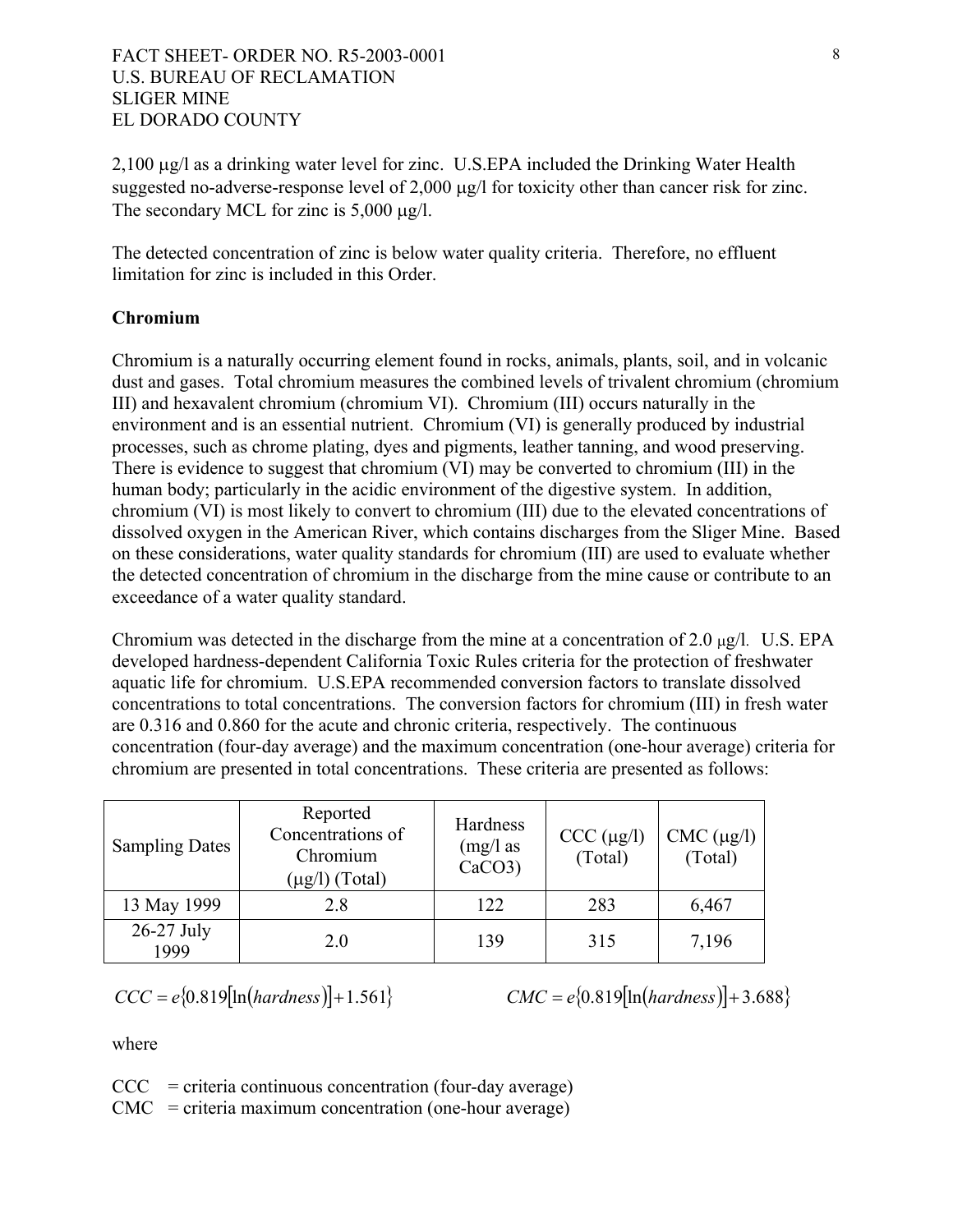The California Office of Environmental Health Hazard Assessment (OEHHA) established a health goal criterion of 200,000  $\mu$ g/l in drinking water. U.S. EPA's IRIS includes a reference dose of 10,500 µg/l as a drinking water level for chromium. The detected concentration of chromium is below water quality criteria. Therefore, no effluent limitation for chromium is included in this Order.

# **REASONABLE POTENTIAL ANALYSIS AND EFFLUENT LIMITATIONS - NON-CTR CONSTITUENTS**

Sampling activities were conducted by the Discharger in May and July of 1999 and October and discharge may:  $(1)$  cause,  $(2)$  have a reasonable to cause,  $(3)$  or contribute to an exceedance of November of 2002. The reported results are used to perform the reasonable potential analysis for constituents that are not included in the CTR. The analysis assists to determine whether the any water quality criteria or objectives. The reasonable analysis is included in the *U.S.EPA Technical Support Document for Water Quality-Based Toxics Control*. All detectable sampling results for non-CTR constituents are summarized in the Table 1 below:

| <b>Constituents</b>    | 5/13/1999 | $7/26-$   | 10/2/2002 | 10/28/2002 | 11/8/2002 | 11/19/2002 |
|------------------------|-----------|-----------|-----------|------------|-----------|------------|
|                        |           | 7/27/1999 |           |            |           |            |
| Hardness               | 122       | 139       |           |            |           |            |
| (as $CaCO3$ )          |           |           |           |            |           |            |
| Boron (Total)          |           | 0.07      | 0.17      | 0.17       | 0.20      |            |
| Strontium              | --        | 0.29      | --        | --         |           |            |
| Ammonia                |           | 0.1       |           |            |           |            |
| (as N)                 |           |           |           |            |           |            |
| Nitrate-Nitrite (as N) |           | 0.3       | --        |            |           |            |
| Sulfate                | 35.0      | 42.0      | 38.4      | 37.1       | 35.5      | 36.4       |
| (as SO <sub>4</sub> )  |           |           |           |            |           |            |
| Barium (Total)         |           | 0.042     | 0.072     | 0.072      | 0.075     |            |
| Iron (Total)           | 0.08      | 0.19      | 0.12      | 0.07       | 0.26      |            |
| Molybdenum (Total)     |           | 0.002     | 0.0025    | 0.0026     | 0.0025    | 0.0025     |
| Manganese (Total)      | 0.018     | 0.017     | 0.019     | 0.015      | 0.031     | 0.026      |
| Titanium (Total)       | --        | 0.003     | --        | --         |           |            |
| Magnesium (Total)      | 11.6      | 10.4      |           |            |           |            |

#### **Table 1. Detectable Results (mg/l)**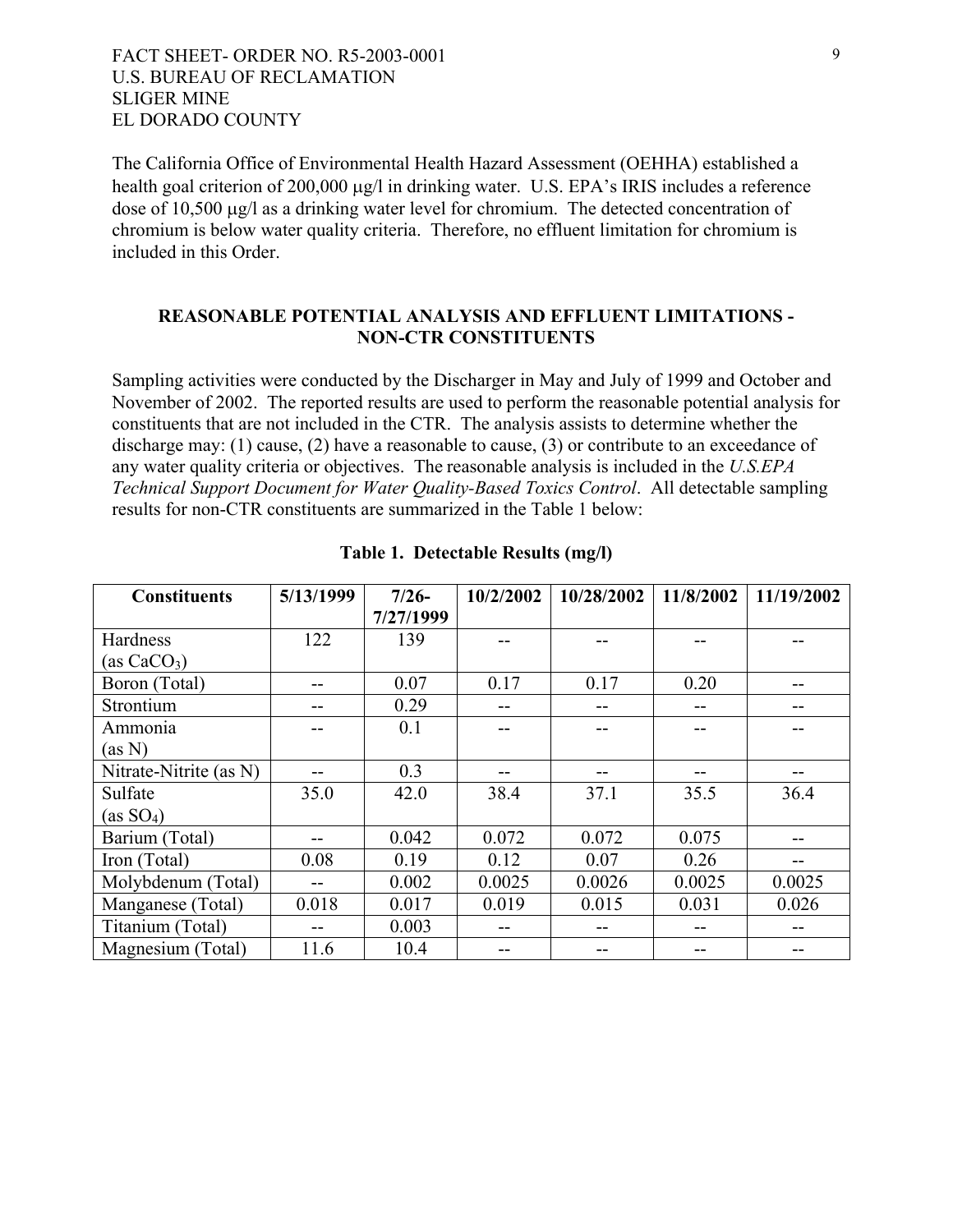| Projected | <b>Note</b>                         |
|-----------|-------------------------------------|
|           |                                     |
|           | See discussion for boron below      |
|           | See discussion for strontium below  |
| 1.32      | See discussion for ammonia below    |
|           |                                     |
| 3.96      | See discussion for nitrate below    |
| 160       | See discussion for sulfate below    |
|           |                                     |
| 0.35      | See discussion for barium below     |
| 1.09      | See discussion for iron below       |
| 0.01      | See discussion for molybdenum below |
| 0.12      | See discussion for manganese below  |
| 0.0396    | No applicable criteria              |
| 85.8      | No applicable criteria              |
|           | MEC <sup>1</sup><br>0.84<br>3.83    |

**Table 2. Projected Maximum Effluent Concentrations (mg/l)** 

<sup>1</sup> The projected MEC (maximum effluent concentration) is determined by multiplying the maximum detected concentration with a reasonable potential multiplying factor that accounts for statistical variation. The multiplying factor (for 99% confidence level and 99% probability basis) is dependent on the coefficient of variation (CV) and number of reported effluent results. For less than 10 effluent data, CV is estimated to equal 0.6. The multiplying factors are 13.2 (for one sample), 7.4 (for two samples), 4.7 (.for four samples), 4.2 (for five samples), and 3.8 (for six samples). No sampling result available.

The Code of Federal Regulations, 40 CFR 122.44 (d)(1)(iii), states: "…*a discharge causes, has a reasonable potential to cause, or contribute to an in-stream excursion above allowable ambient concentration of a State numeric criteria within a State water quality standard for an individual pollutant, the permit must contain effluent limits for that pollutant."* The Basin Plan requires, on page III-3.0: "*At a minimum, water designated for use as domestic or municipal supply (MUN) shall not contain concentrations of chemical constituents in excess of maximum contaminant levels (MCLs) specified in…Title 22 of the California Code of Regulations, which are incorporated by reference into this plan*…" Municipal and domestic water supply is designated as a beneficial use of the American River, which contains discharges from the Sliger Mine.

#### **Boron**

In addition to the mineral elements N, P, K, S, Ca, and Mg, defined as macronutrients, plants require other mineral elements, which are generally described as micronutrients; due to the relatively small amounts required. Boron is one of the most important of the essential micronutrients for crops. Because of its high potency, even in small quantities, boron was regarded as a "poisonous element". Of all micronutrients, boron has the narrowest range between deficiency and toxicity.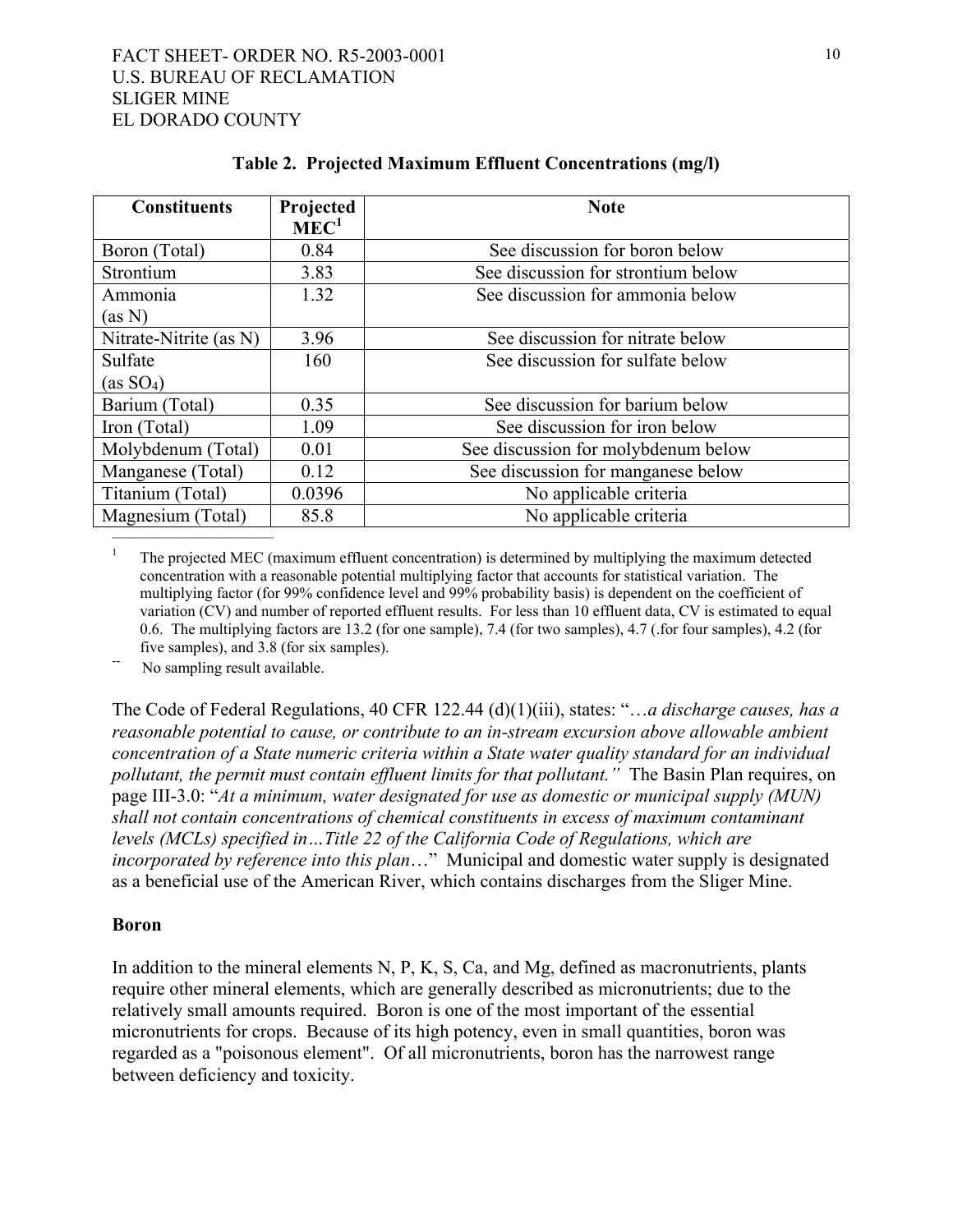The EPA, the Department of Health and Human Services, and the International Agency for Research on Cancer have not classified boron as a human carcinogen. Using the reasonable analysis, the projected MEC of boron is 0.84 mg/l. U.S. EPA's Integrated Risk Information System (IRIS) toxicological database includes a reference dose as a drinking water level of 0.63 mg/l for boron. The Agricultural Water Quality Goals criterion for boron is 0.7 mg/l. The recommended lowest observed toxicity effect level for boron is 1.0 mg/l. U.S.EPA recommends no-adverse-response levels (SNARLs) for toxicity other than cancer risk of 0.6 mg/l for boron.

The projected MEC of boron exceeds the Agricultural Water Quality Goal. Agricultural irrigation is designated as a beneficial use of the receiving stream. Therefore, to protect the agricultural beneficial use, this Order includes a quarterly average concentration-based Effluent Limitation of 0.7 mg/l for boron. In addition, this Order contains a quarterly average mass-based Effluent Limitation of 0.38 lbs/day, calculated using the average flow of 0.1 cfs (0.0646 mgd), provided by the Discharger in the Report of Waste Discharge, and the Agricultural Water Quality Goal of 0.7 mg/l. The calculation for mass-based Effluent Limitation is demonstrated as follows:

0.1 
$$
\frac{ft^3}{s}
$$
 = 0.0646 million gallons per day = 64,600 gallons per day ( $\frac{gals}{day}$ )  
0.7  $\frac{mg}{l} \times 10^{-3} \frac{g}{mg} \times 3.79 \frac{l}{gal} \times 64,600 \frac{gals}{day} \times 0.0022 \frac{lbs}{g} = 0.38 \frac{lbs}{day}$ 

#### **Strontium**

Using the reasonable analysis, the projected MEC of strontium is 0.29 mg/l. The U.S. EPA's Integrated Risk Information System (IRIS) includes a reference dose of 4.2 mg/l as a drinking water level for strontium. U.S.EPA and the National Academy of Science recommended the Drinking Water Health for no-adverse-response level of 4.0 mg/l and 8.4 mg/l (based on a 7-day exposure) for toxicity other than cancer risk for strontium.

The projected MEC of strontium is below water quality criteria. Therefore, no effluent limitation for strontium is included in this Order.

#### **Ammonia**

Ammonia was detected in the discharge from the mine at a concentration of 0.1 mg/l. Using the reasonable potential analysis, the projected MEC of ammonia is 1.32 mg/l. U.S.EPA developed the Ambient Water Quality Criteria for ammonia to protect freshwater aquatic life based on pH and temperature. The 30-day average and one-hour average concentrations for ammonia are calculated using the following equations:

$$
CCC = \left(\frac{0.0577}{1+10^{7.688-pH}} + \frac{2.487}{1+10^{pH-7.688}}\right) \times MIN\left(2.85, 1.45 \times 10^{0.028 \times (25-T)}\right)
$$

$$
CMC = \left(\frac{0.275}{1+10^{7.204-pH}} + \frac{39.0}{1+10^{pH-7.204}}\right)
$$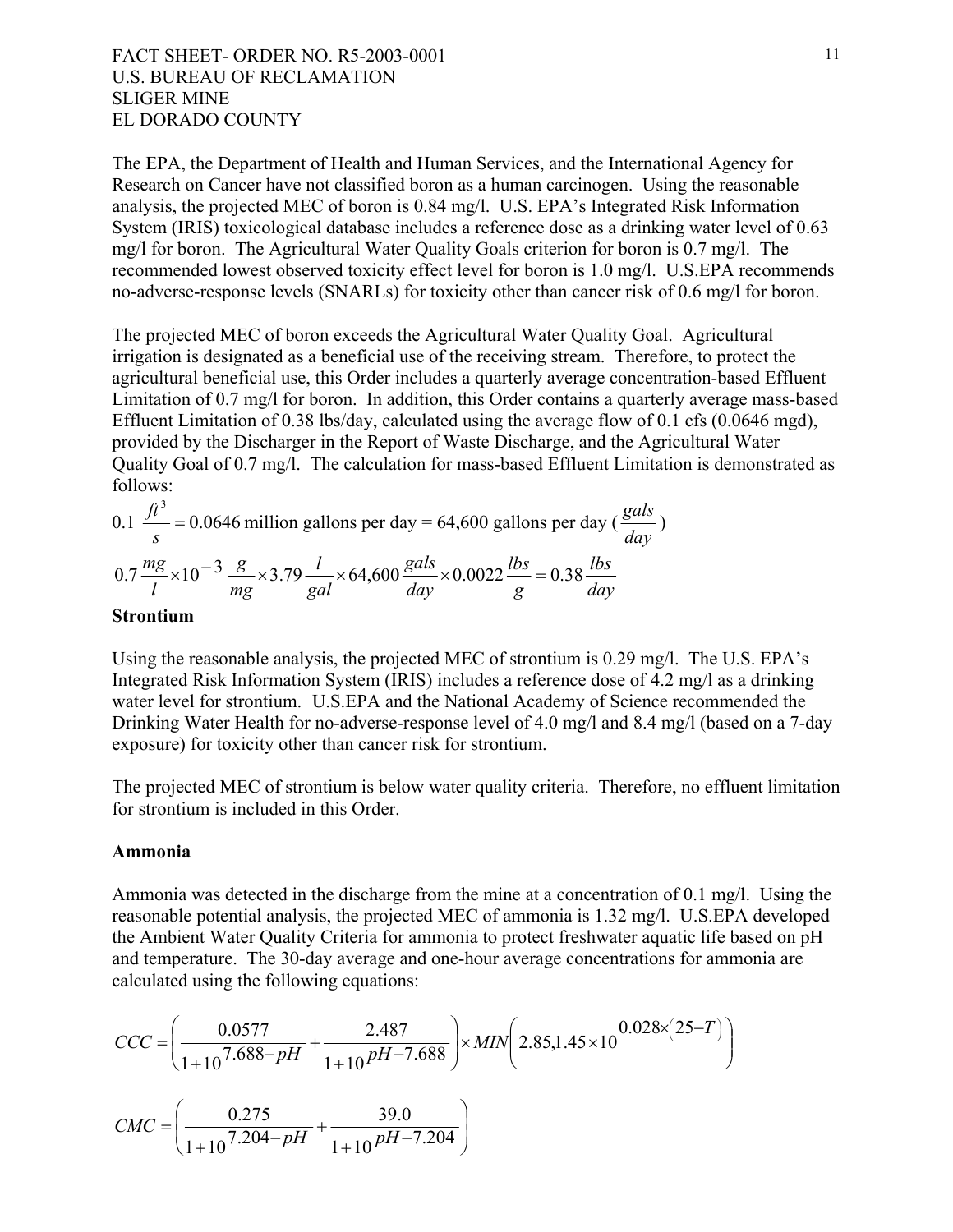#### where

 $CCC = criteria$  continuous concentration (30-day average) CMC = criteria maximum concentration (one-hour average)

Because both warm and cold freshwater aquatic habitat are designated as beneficial uses of the American River, which contains discharges from the Sliger Mine, the criteria for waters based on the present of the salmonids fish and fish early life stages are used. Using the two equations above, the 30-day average and one-hour average concentrations for ammonia are estimated at 4.37 and 10.3 mg N/l, respectively. U.S.EPA recommended the Drinking Water Health for no-adverse-response level of 30 mg/l for toxicity other than cancer risk for ammonia.

The projected MEC of ammonia is below water quality criteria. Additionally, ammonia is not a suspected constituent from mine drainage. Therefore, ammonia is not likely to have a reasonable potential to cause or contribute to an exceedance of a water quality criterion or objective. Based on these considerations, no effluent limitation for ammonia is included in this Order.

#### **Nitrate**

Using the reasonable potential analysis, the projected MEC of nitrate is 3.96 mg/l. The U.S. EPA's Integrated Risk Information System (IRIS) includes a reference dose of 11.0 mg/l as a drinking water level for nitrate. The primary MCL for drinking water for nitrate is 10.0 mg/l. U.S.EPA recommended the Drinking Water Health suggested no-adverse-response level of 10.0 mg/l (based on a 10-day exposure) for toxicity other than cancer risk for nitrate. The California Office of Environmental Health Hazard Assessment (OEHHA) established a health goal criterion of 10.0 µg/l in drinking water. U.S. EPA National Recommended Ambient Water Quality Criteria for the protection of human health and welfare. The non-cancer health effects criterion for sources of drinking water for consumption of water and aquatic organisms is 10.0 mg/l.

The projected MEC of nitrate is below water quality criteria. Therefore, no effluent limitation for nitrate is included in this Order.

#### **Sulfate**

Using the reasonable potential analysis, the projected MEC of sulfate is 160 mg/l. The current primary and secondary MCLs for sulfate are 500 mg/l and 250 mg/l, respectively. U.S. EPA National Recommended Ambient Water Quality Criteria for the protection of human health and welfare based on the taste and odor or welfare for sulfate is 250 mg/l.

The projected MEC of sulfate does not exceed any water quality criteria. Therefore, no Effluent Limitation for sulfate is included in this Order.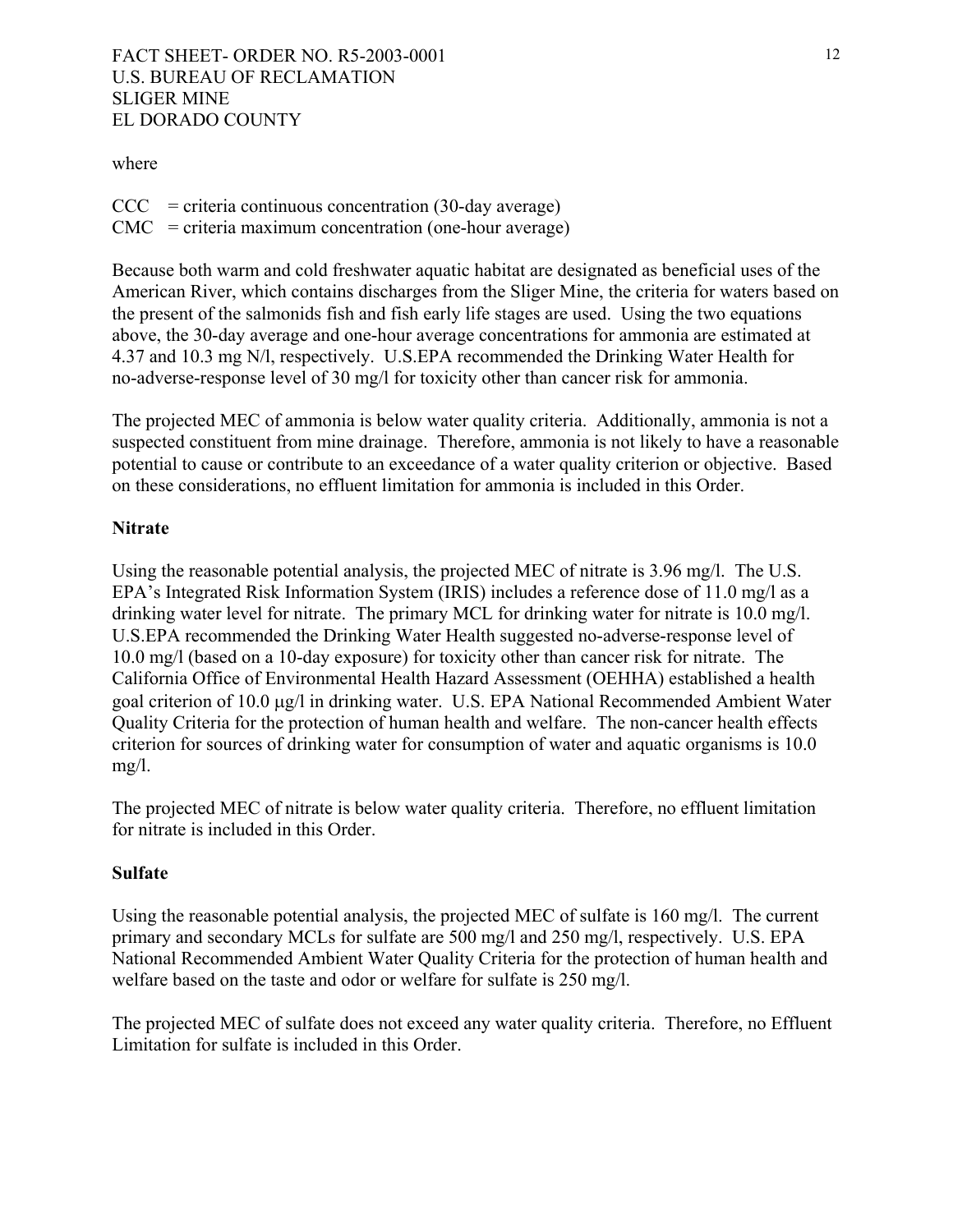### **Barium**

Barium is a silvery-white metal found in nature. It occurs combined with other chemicals such as sulfur or carbon and oxygen. The health effects of the different barium compounds depend on how well the compound dissolves in water. Those barium compounds that dissolve well in water may cause harmful health effects in people. Ingesting high levels of barium compounds that dissolve well in water over the short term has resulted in difficulties in breathing, increased blood pressure, brain swelling, muscle weakness, and damage to the liver, kidney, heart, and spleen.

Using the reasonable potential analysis, the projected MEC of barium is 0.35 mg/l. U.S.EPA and the Department of Health Service established the primary MCL of 2.0 mg/l and 1.0 mg/l for barium, respectively. The U.S. EPA IRIS included a reference dose of 0.49 mg/l as a drinking water level for barium. U.S.EPA and the National Academy of Science recommended the Drinking Water Health suggested no-adverse-response levels (SNARLs) of 2.0 mg/l and 4.7 mg/l for toxicity other than cancer risk for barium. U.S.EPA established the National Recommended Ambient Water Quality Criteria for the protection of human health and welfare of 1.0 mg/l. This criterion is based on the non-cancer health effects for sources of drinking water for the consumption of water and aquatic organisms.

The projected MEC of barium does not exceed any water quality criteria. Therefore, no Effluent Limitation for barium is included in this Order.

#### **Iron**

Iron is an abundant element in the earth's crust. It is believed to be the major component of the earth's core. It is rarely found uncombined in nature except in meteorites, but iron ores and minerals are abundant and widely distributed. Several studies have shown that high iron content in the body linked to cancer and heart disease. Iron can be poisonous and if too much is taken over a long period could result in liver and heart damage, diabetes and skin changes.

Using the reasonable potential analysis, the projected MEC of iron in the mine discharge is calculated at 1.09 mg/l. The current secondary MCL for iron is 0.3 mg/l. U.S. EPA National Recommended Ambient Water Quality Criteria for the protection of human health and welfare based on the taste and odor or welfare is 0.3 mg/l. The Agricultural Water Quality Goal criterion for iron is 5.0 mg/l.

The projected MEC of iron exceeds the secondary MCL and the Ambient Water Quality Criterion. To protect the municipal and domestic beneficial use, this Order includes a concentration based Effluent Limitations for iron based on the secondary MCL of 0.3 mg/l. In addition, this Order contains a mass based Effluent Limitation of 0.162 lbs/day, calculated using the average flow of 0.1 cfs (0.0646 mgd), provided by the Discharger in the Report of Waste Discharge, and the concentration based Effluent Limitation of 0.3 mg/l. The calculation for mass based Effluent Limitation is demonstrated as follows: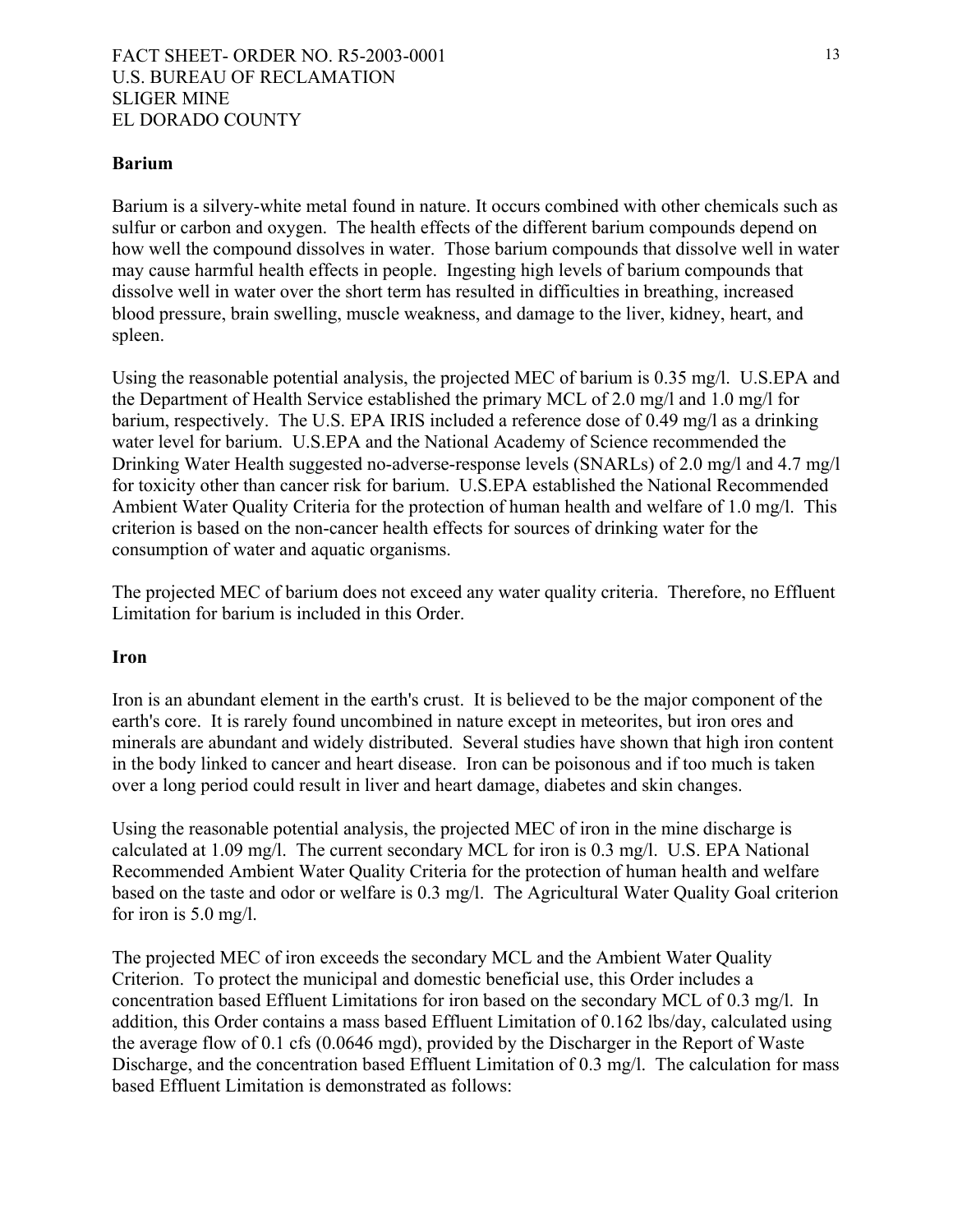0.1 
$$
\frac{ft^3}{s}
$$
 = 0.0646 million gallons per day = 64,600 gallons per day ( $\frac{gals}{day}$ )  
0.3  $\frac{mg}{l} \times 0.001 \frac{g}{mg} \times 3.79 \frac{l}{gal} \times 64,600 \frac{gals}{day} \times 0.0022 \frac{lbs}{g} = 0.162 \frac{lbs}{day}$ 

#### **Molybdenum**

Using the reasonable potential analysis, the projected MEC of molybdenum is 0.01 mg/l. The U.S. EPA IRIS includes a reference dose of 0.035 mg/l as a drinking water level for molybdenum. U.S.EPA recommended the SNARLs of 0.04 mg/l for toxicity other than cancer risk in drinking water for molybdenum. The Agricultural Water Quality Goal for molybdenum is 0.01 mg/l.

Molybdenum was detected in the mine discharge at a maximum concentration of 0.00264 mg/l. The projected MEC of molybdenum equals to the Agricultural Water Quality Goal. Therefore, it is confirmed that the discharge form the mine may have a reasonable potential to cause or contribute to an exceedance of the Agricultural Water Quality Goal. Based on this consideration, a one-year study, of quarterly sampling, is being required. The study will be used to determine if a reasonable potential exists for molybdenum to exceed a water quality standard, in which case, the permit may be reopened and an effluent limit added for molybdenum. If a new water quality objective for molybdenum is adopted, this Order will be reopened and effluent limitations for molybdenum will be modified or added.

#### **Manganese**

Manganese is a naturally occurring metal that is found in many types of rocks. Pure manganese is silver-colored, but does not occur naturally. It combines with other substances such as oxygen, sulfur, or chlorine. Manganese can also be combined with carbon to make organic manganese compounds.

Exposure to excess levels of manganese may occur from breathing air, from drinking water, and eating food. At high levels, it can cause damage to the brain, liver, kidneys, and the developing fetus. Some individuals exposed to very high levels of manganese for long periods of time in their work developed mental and emotional disturbances and slow and clumsy body movements. This combination of symptoms is a disease called "manganism." Manganism occurs because too much manganese injures a part of the brain that helps control body movements. Exposure to high levels of airborne manganese can affect motor skills such as holding one's hand steady, performing fast hand movements, and maintaining balance. Exposure to high levels of the manganese may also cause respiratory problems.

Using the reasonable potential analysis, the projected MEC of manganese is 0.12 mg/l. U.S.EPA established the secondary MCL of 0.05 mg/l for manganese. The U.S. EPA's Integrated Risk Information System (IRIS) includes a reference dose of 0.33 mg/l as a drinking water level for manganese. The Agricultural Water Quality Goal for manganese is 0.2 mg/l. U.S. EPA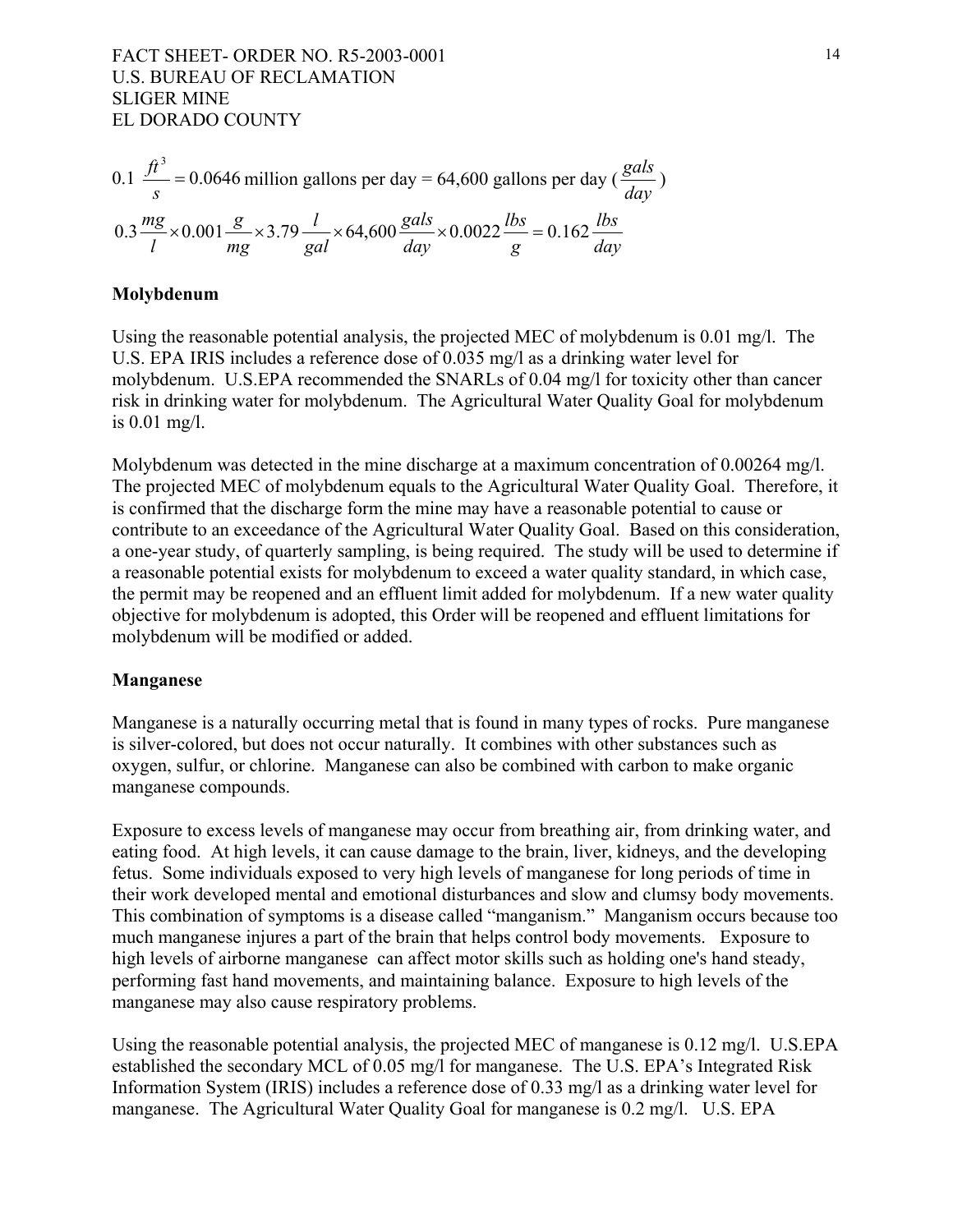established Ambient Water Quality Criteria for the protection of human health and welfare for manganese. The non-cancer health effects criterion for waters that are not sources of drinking water, but from which aquatic organisms may be consumed is 0.1 mg/l. The criterion for taste and odors or welfare is 0.05 mg/l.

The projected MEC of manganese exceeds the secondary MCL and the criterion for taste and odors or welfare. To protect the municipal and domestic beneficial use, this Order includes a quarterly average concentration-based Effluent Limitation for manganese based on the secondary MCL of 0.05 mg/l. In addition, this Order contains a quarterly average mass-based Effluent Limitation of 0.0269 lbs/day, calculated using the average flow of 0.1 cfs (0.0646 mgd), provided by the Discharger in the Report of Waste Discharge, and the concentration based Effluent Limitation of 0.05 mg/l. The calculation for mass based Effluent Limitation is demonstrated as follows:

0.1 
$$
\frac{ft^3}{s}
$$
 = 0.0646 million gallons per day = 64,600 gallons per day ( $\frac{gals}{day}$ )  
0.05  $\frac{mg}{l} \times 0.001 \frac{g}{mg} \times 3.79 \frac{l}{gal} \times 64,600 \frac{gals}{day} \times 0.0022 \frac{lbs}{g} = 0.0269 \frac{lbs}{day}$ 

#### **pH**

For all surface water bodies in the Sacramento River and San Joaquin River basins, the Basin Plan includes a water quality objective for pH in surface waters, which states " *The pH shall not be depressed below 6.5 nor raised above 8.5. Changes in normal ambient pH levels shall not exceed 0.5 in fresh water with designated COLD and WARM beneficial uses*." Due to the lack of dilution data from the receiving stream, no credit for receiving water dilution is available. Therefore, the effluent limitation for pH in this Order will be based on the water quality objective described in the Basin Plan.

#### **Toxicity**

The Basin Plan states that "All waters shall be maintained free of toxic substances in concentrations that produce detrimental physiological responses in human, plant, animal, or aquatic life. This objective applies regardless of whether the toxicity is caused by a single substance or the interactive effect of multiple substances." The Basin Plan requires that "as a minimum, compliance with this objective…shall be evaluated with a 96-hour bioassay." Order No. R5-2003-0001 requires both acute and chronic toxicity monitoring to evaluate compliance with this water quality objective. The Basin Plan also states: "... effluent limits based upon acute biotoxicity tests of effluents will be prescribed..." Effluent limitations for acute toxicity are included in the Order.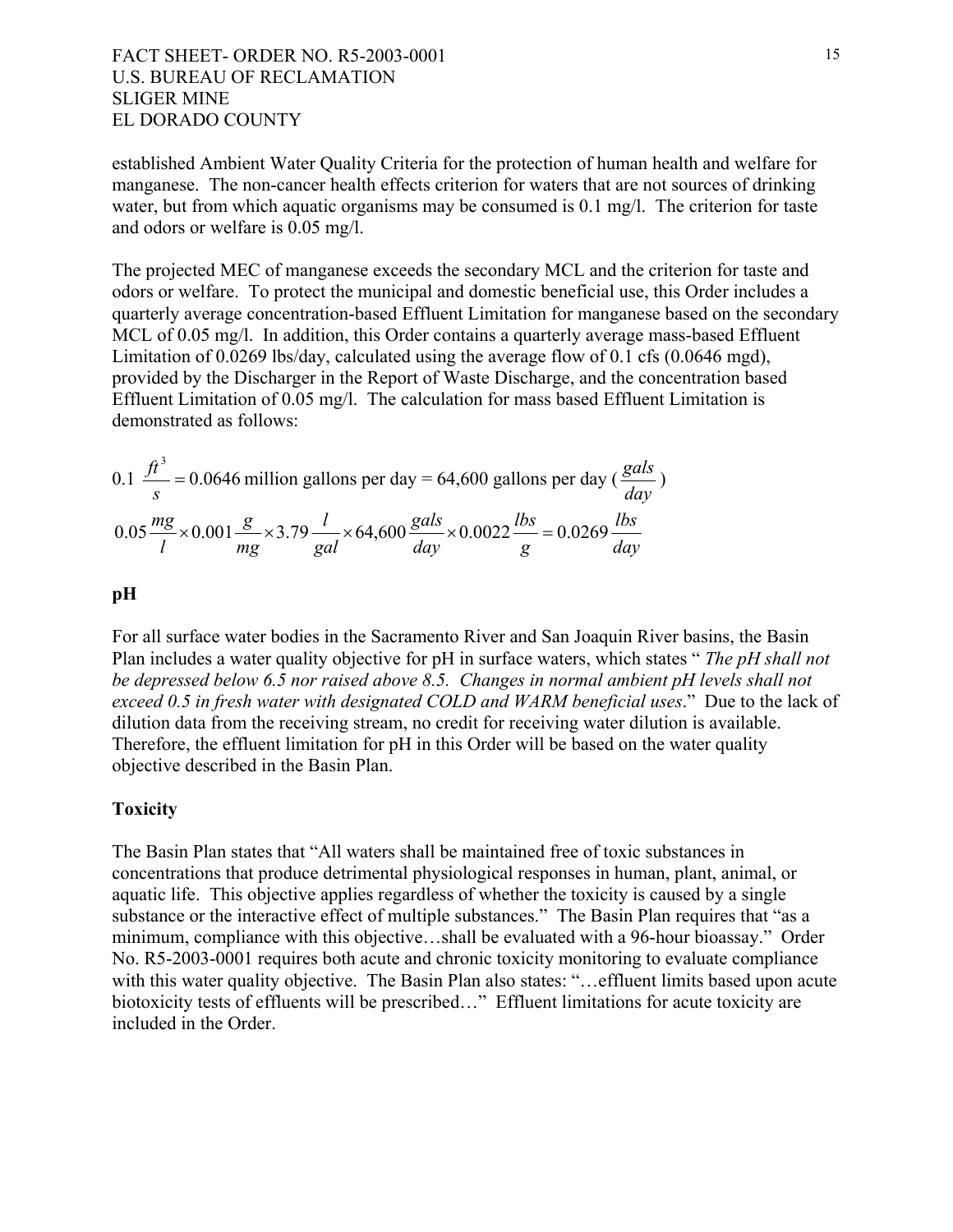### **RECEIVING WATER LIMITATIONS AND MONITORING**

#### **Dissolved Oxygen**

Cold freshwater aquatic habitat has been designated as a beneficial use of the American River. For water bodies designated as having cold freshwater aquatic habitat as a beneficial use, the Basin Plan includes a water quality objective of maintaining a minimum of 7.0 mg/*l* of dissolved oxygen. Therefore, this Order contains a receiving water limitation of 7.0 mg/*l* for dissolved oxygen.

For surface water bodies outside of the Delta, the Basin Plan requires that "…*the monthly median of the mean daily dissolved oxygen (DO) concentration shall not fall below 85 percent of saturation in the main water mass, and the 95 percentile concentration shall not fall below 75 percent of saturation*." This objective is included as a receiving water limitation in the Order.

### **pH**

For all surface water bodies in the Sacramento River and San Joaquin River basins, the Basin Plan includes a water quality objective for pH in surface waters, which states " *The pH shall not be depressed below 6.5 nor raised above 8.5. Changes in normal ambient pH levels shall not exceed 0.5 in fresh water with designated COLD and WARM beneficial uses*." Both cold and warm freshwater aquatic habitat have been designated as beneficial uses of the American River; therefore, this Order includes receiving water limitations for pH based on the water quality objective described in the Basin Plan.

#### **Temperature**

The Basin Plan includes the following objective: "*At no time or place shall the temperature of COLD or WARM intrastate waters be increased more than 5ºF above natural receiving water temperature.*" Since both cold and warm freshwater aquatic habitat have been designated as beneficial uses of the American River; therefore, this Order includes receiving water limitations for temperature based on the water quality objective described in the Basin Plan.

### **Turbidity**

The Basin Plan states that: "*Waters shall be free of changes in turbidity that cause nuisance or adversely effect beneficial uses*. *Increases in turbidity attributable to controllable water quality factors shall not exceed the following limits*:

- *Where natural turbidity is between 0 and 5 Nephelometric Turbidity Units (NTUs), increases shall not exceed 1 NTU.*
- *Where natural turbidity is between 5 and 10 NTUs, increases shall not exceed 20 percent.*
- *Where natural turbidity is between 50 and 100 NTUs, increases shall not exceed 10 NTU.*